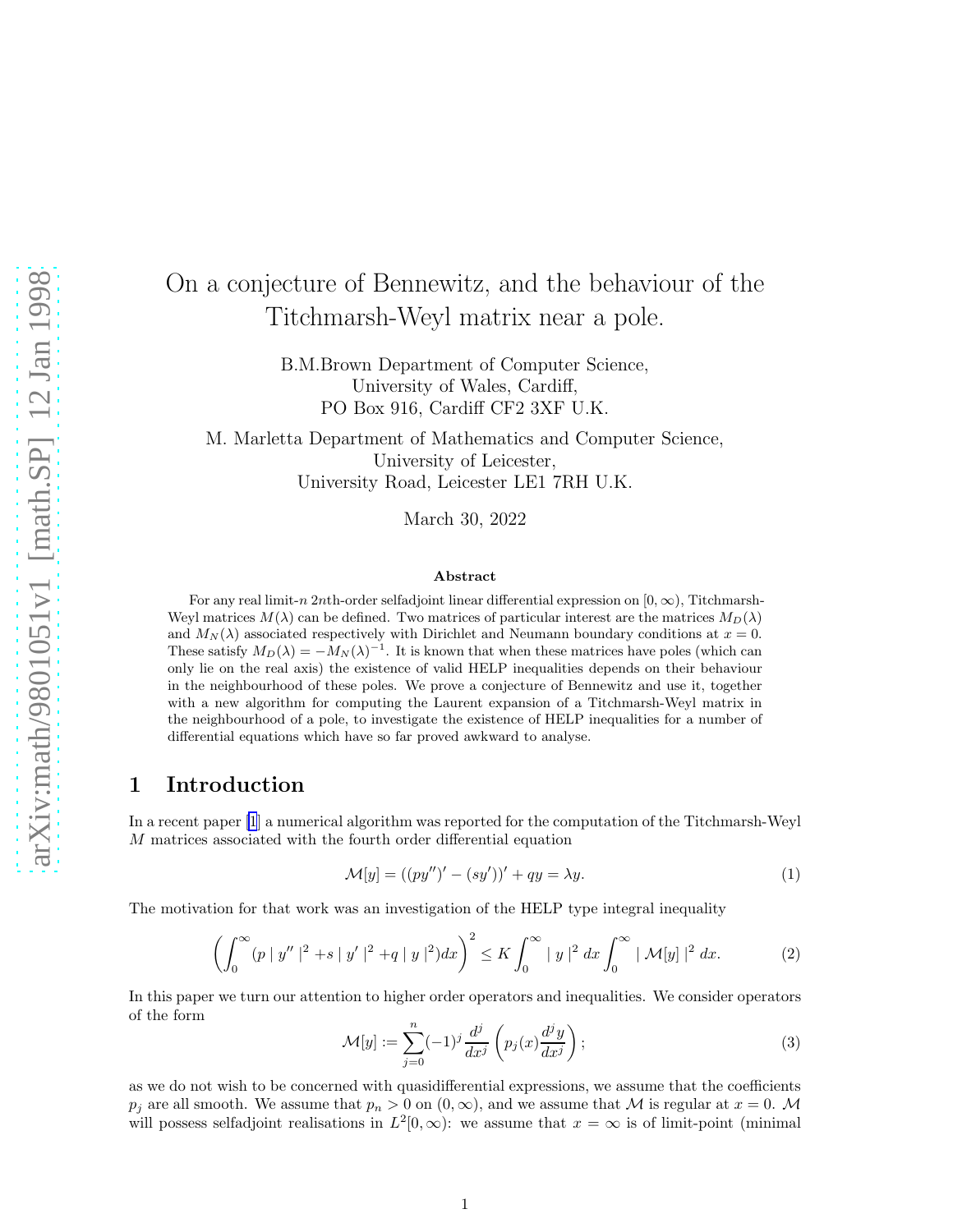<span id="page-1-0"></span>deficiency index) type, so that these realisations depend only upon choice of boundary conditions at  $x = 0$ . The corresponding HELP inequality is

$$
\left(\int_0^\infty \left\{\sum_{j=0}^n p_j |y^{(j)}|^2\right\} dx\right)^2 \le K\left(\int_0^\infty |y|^2 dx\right) \left(\int_0^\infty |\mathcal{M}[y]|^2 dx\right). \tag{4}
$$

Before we explain the connection between Titchmarsh-Weyl M-matrices and inequalities [\(2](#page-0-0)) and (4), we give a very brief overview of M-matrices, starting with the scalar case  $(1 \times 1)$  matrices). Consider a second order Sturm-Liouville equation, say

$$
-(py')' + qy = \lambda wy,\tag{5}
$$

on an interval  $[0, \infty)$ , with  $x = 0$  a regular point and  $x = \infty$  a singular point of limit-point type. Suppose that  $y_D$  denotes the solution of (5) subject to the Dirichlet conditions

$$
y_D(0) = 0
$$
,  $py'_D(0) = 1$ ,

while  $y_N$  denotes the solution subject to the Neumann conditions

$$
y_N(0) = -1
$$
,  $py'_N(0) = 0$ .

Then the Dirichlet m-function  $m_D(\lambda)$  is, for  $\Im(\lambda) \neq 0$ , the unique function such that

$$
y_N(\cdot) + m_D(\lambda)y_D(\cdot)
$$

is a solution of (5) square integrable over  $[0, \infty)$  with respect to w. The Neumann m-function  $m_N(\lambda)$ is defined by the property that

$$
y_D(\cdot)-m_N(\lambda)y_D(\cdot)
$$

is a square integrable over  $[0, \infty)$ . The functions  $m_D$  and  $m_N$  are analytic functions of  $\lambda$  on both the upper and lower half planes; moreover  $m_D(\lambda)m_N(\lambda) = -1$  wherever both  $m_D$  and  $m_N$  are defined.

These ideas were generalized by Hinton and Shaw[[9\]](#page-22-0) to certain Hamiltonian systems (which include (reformulations of) higher order Sturm-Liouville systems such as([3\)](#page-0-0) – see Section [3.2](#page-11-0) below for details of the fourth order case). Consider a system

$$
\begin{pmatrix} -v' \\ u' \end{pmatrix} = S(x;\lambda) \begin{pmatrix} u \\ v \end{pmatrix}
$$
 (6)

in which S is a  $2n \times 2n$  symmetric matrix given in terms of real matrices A and B by

$$
S(x; \lambda) = A(x) + \lambda B(x),
$$

where  $B$  is positive semi-definite and, in a certain sense, positive definite on solutions of the differential equation. The dependent variables v and u are n-vector functions of x and  $\lambda$ . Let

$$
\left(\begin{array}{c}U_D\\V_D\end{array}\right)
$$

be the  $2n \times n$  matrix solution of this ODE, partitioned into  $n \times n$  blocks, subject to the initial conditions

$$
U_D(0) = 0, \quad V_D(0) = I,
$$

 $\setminus$ 

 $\int U_N$  $V_N$ 

and let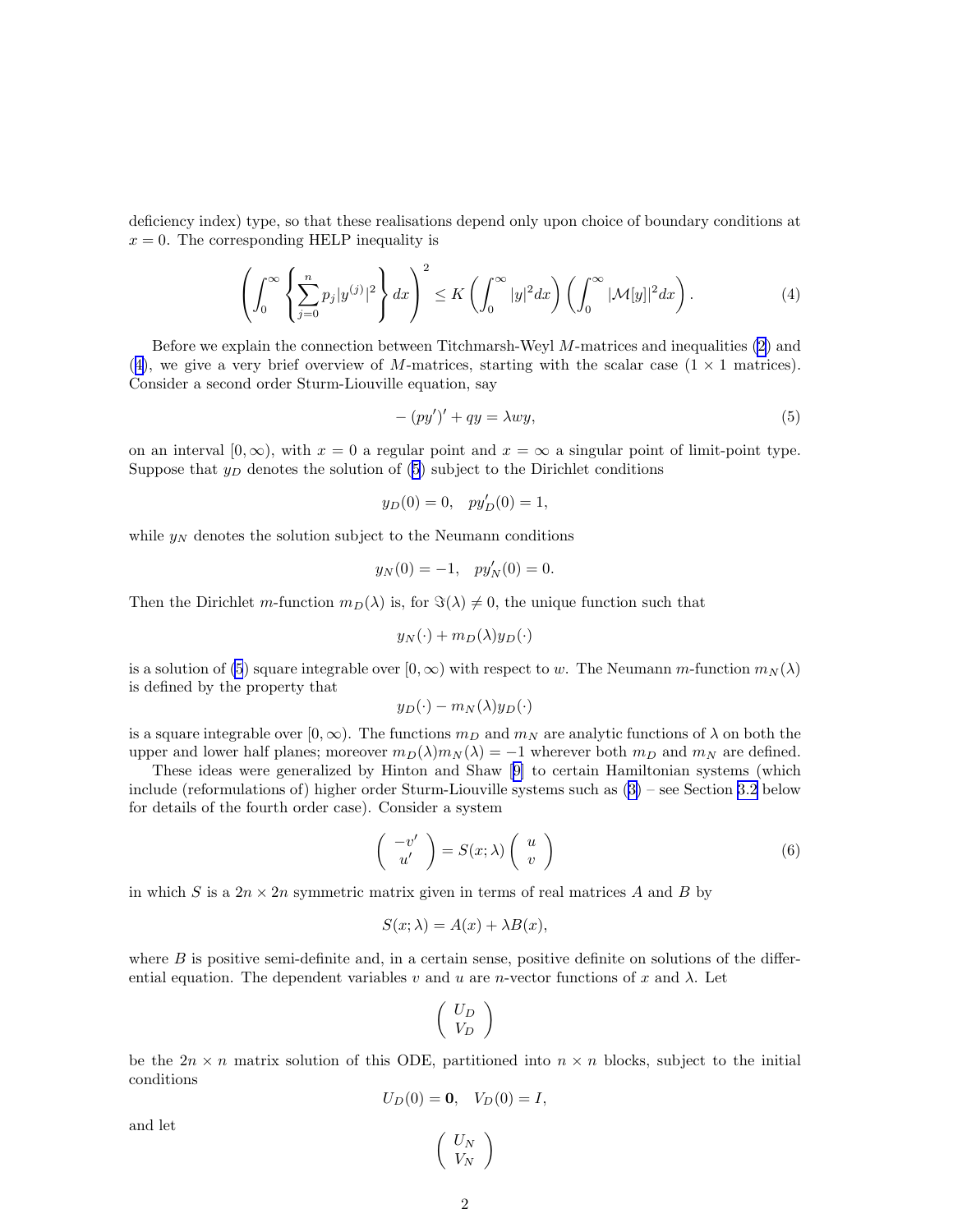<span id="page-2-0"></span>be the  $2n \times n$  matrix solution subject to initial conditions

$$
U_N(0) = -I, \quad V_N(0) = \mathbf{0}.
$$

Then the Dirichlet and Neumann M-matrices are defined respectively by the requirements that

$$
U_1(\cdot) := U_N(\cdot) + M_D(\lambda)U_D(\cdot), \quad U_2(\cdot) := U_D(\cdot) - M_N(\lambda)U_N(\cdot)
$$
\n<sup>(7)</sup>

be square integrable with respect to B over  $[0, \infty)$ , for  $\Im(\lambda) \neq 0$ :

$$
\int_0^\infty U_1^*(x)B(x)U_1(x)dx < +\infty, \int_0^\infty U_2^*(x)B(x)U_2(x)dx < +\infty.
$$

The limit-point hypothesis at infinity ensures that  $M_N$  and  $M_D$  are uniquely determined by these conditions.

We shall also make extensive use of the identity

$$
M_D(\lambda)M_N(\lambda) = -I
$$

which holds wherever  $M_D$  and  $M_N$  are defined. For further details see Hinton and Shaw [\[9](#page-22-0)].

Returning to the HELP type inequality([2\)](#page-0-0), we remark that this has been investigated by Russell [[11\]](#page-22-0), while the more general form([4\)](#page-1-0) has been studied by Dias[[5\]](#page-22-0). The form([2\)](#page-0-0) was also investigated earlierin a somewhat more restricted form by Bradley and Everitt [[3\]](#page-21-0) and Brodlie and Everitt [\[4](#page-22-0)]. In all these investigations the existence of a valid inequality, that is a finite number K in  $(2)$  or  $(4)$ , was shown to depend upon the behaviour of the Titchmarsh-Weyl matrix  $M_N$  associated with [\(1](#page-0-0)) or ([3\)](#page-0-0). The existence of the inequality and value of the best constant is determined by the behaviour of the function

$$
\Im(\lambda^2 M_N(\lambda)) \quad \text{(the imaginary part of } \lambda^2 M_N(\lambda)) \tag{8}
$$

for strictly complex values of the spectral parameter  $\lambda$  that lie in the first and third quadrants of the complex plane. Indeed the existence, but not necessarily the value, of the best constant is determined by (8) for values such that  $| \lambda | \rightarrow 0$ . As it is difficult to find examples of M matrices for([1\)](#page-0-0) or [\(3](#page-0-0)) which are known in closed form, it is of some importance to be able to investigate this problem numerically.

It is further known that when  $0$  lies both in the resolvent set of the realisation of  $\mathcal M$  generated by Neumann boundary conditions  $(v(0) = 0$  in the Hamiltonian formulation, or  $-(py'')'(0) + sy'(0) = 0$ ,  $py''(0) = 0$  in the fourth order case) and also in the resolvent set of the realisation generated by Dirichlet boundary conditions  $(u(0) = 0, \text{ or } y(0) = 0, y'(0) = 0$  in the fourth order case) then the inequality [\(4](#page-1-0)) fails; a necessary (though not generally sufficient) condition for an inequality is that 0 be a point of the spectrum of at least one of these two operators. However, when the Titchmarsh-Weyl matrices are meromorphic, a little more can be said on the validity of the inequality. In this caseDias [[5\]](#page-22-0) has shown that the poles of  $M_N$  occur at the eigenvalues of the realisation of M subject to Neumann conditions  $v(0) = 0$  and the poles of  $M_D$  occur at the eigenvalues of M subject to Dirichlet conditions  $u(0) = 0$ .

If  $\mu$  is a pole of an M-matrix then  $\mu$  is simple [\[9](#page-22-0)] and the M-matrix has an expansion

$$
M(\lambda) = \frac{\sigma_{-1}}{\lambda - \mu} + \sigma_0 + \dots \tag{9}
$$

where  $\sigma_{-1}$  is real and is called the residue matrix of M at  $\mu$ . We shall need the concepts of **Neumann** andDirichlet translates. In ([3\)](#page-0-0) we say that  $\mu$  is a **Neumann** translate if it is an eigenvalue of

$$
\mathcal{M}[y] = \mu y \tag{10}
$$

with Neumann condition given in the Hamiltonian form by  $v(0) = 0$ . In a similar way we say that  $\mu$ is a Dirichlet translate if it is an eigenvalue of (10), but this time with initial conditions  $u(0) = 0$ .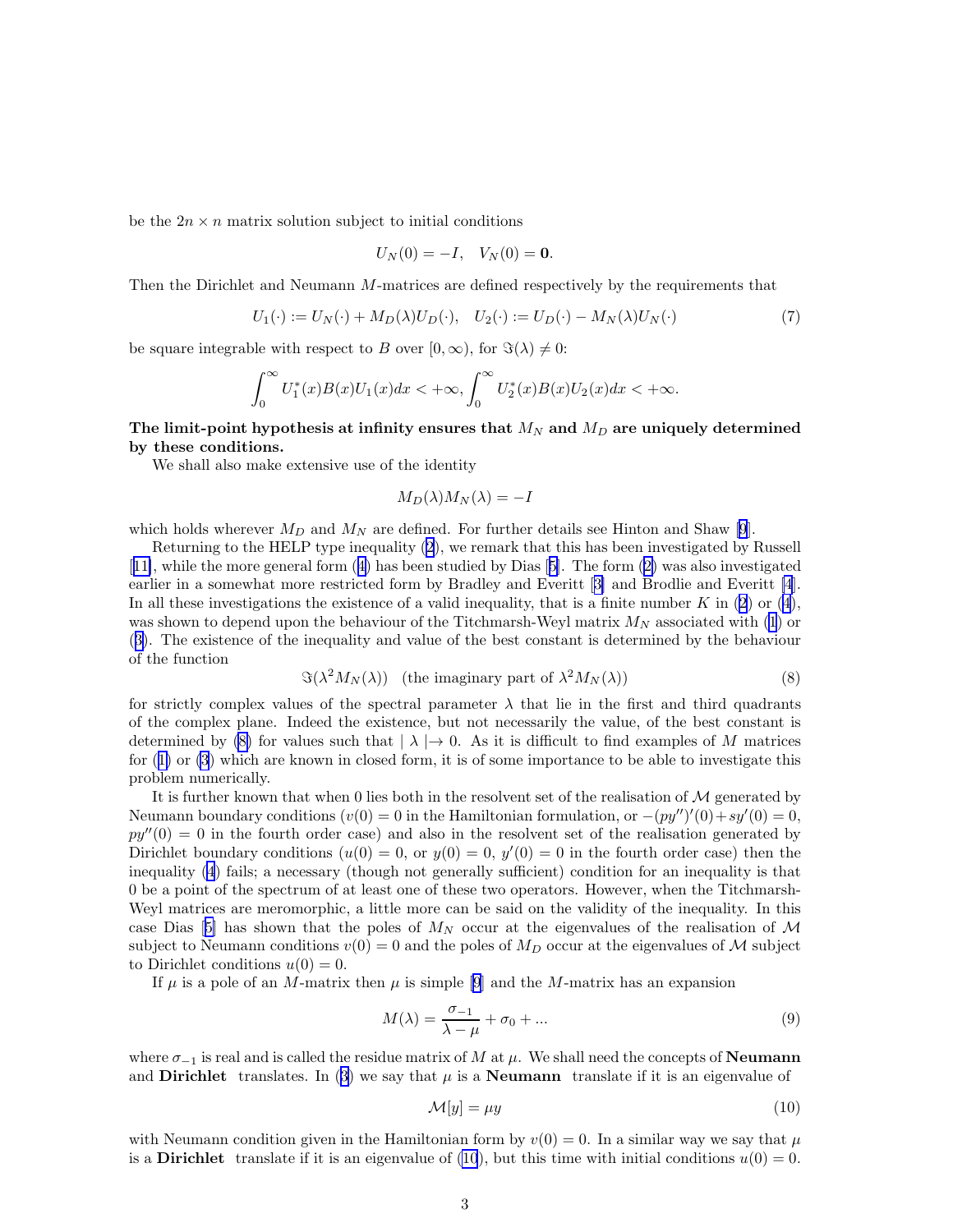<span id="page-3-0"></span>The residue matrix of  $M_N$  associated with a Neumann translate we denote by  $\sigma_N$ , and the residue matrix of  $M_D$  subject to a Dirichlet translate we denote by  $\sigma_D$ .

Suppose that  $\mu_N, \mu_D$  are Neumann and Dirichlet translates respectively. It is shown in [\[5](#page-22-0)] that a valid inequality will be found if the differential expression([3\)](#page-0-0) is replaced by either

$$
\mathcal{M}_N = \mathcal{M} - \mu_N
$$

or

$$
\mathcal{M}_D = \mathcal{M} - \mu_D
$$

provided either of the associated residue matrices  $\sigma_N, \sigma_D$  is of full rank. The result for higher order HELP type inequalities is somewhat weaker than that for the second order problem since it is shown in $[6]$  $[6]$  for the second order classical HELP inequality that when the  $m$  function is meromorphic then a valid inequality exists if and only if 0 is an eigenvalue of either the Neumann or the Dirichlet problem associated with that expression. In an attempt to strengthen this result for higher order operators Bennewitz (private communication, 1995) has proposed the conjecture that provided

$$
rank(\sigma_N) + rank(\sigma_D) = n \tag{11}
$$

(half the order of the differential expression) then a valid inequality will be found. In this paper we shall prove this conjecture for the general even order HELP inequality.

As we remarked above the existence of a valid inequality is determined by  $(8)$  as  $| \lambda | \rightarrow 0$  and when  $M_N$  is meromorphic it must also have a pole at 0. Thus in order to investigate numerically theexistence of a valid inequality we must compute the associated residue matrices  $\sigma_N, \sigma_D$ . In [[1](#page-21-0)] it was noted that this was a difficult numerical problem and in section [3](#page-9-0) we report on some new algorithms to solve it.

In section [4](#page-18-0) we apply our work to some equations to determine whether or not they are likely to possess associated HELP inequalities.

## 2 The Bennewitz Conjecture

In order to simplify the algebra we shall assume that at least one of the matrices  $M_D(\lambda)$ ,  $M_N(\lambda)$ has a pole at the origin  $\lambda = 0$ . The Bennewitz Conjecture is as follows.

**Conjecture 2.1** (Bennewitz) Suppose that  $M_N$  (and hence  $M_D$ ) is meromorphic and that

$$
rank(Res(M_D, 0)) + rank(Res(M_N, 0)) = n.
$$

Then there is a valid HELP inequality associated with the differential expression.

#### 2.1 Proof of the Bennewitz Conjecture

In order to prove this result we shall require the following lemmas.

**Lemma 2.2** The Titchmarsh-Weyl matrices  $M_D$  and  $M_N$  are symmetric matrices and are also Nevanlinna functions, in the sense that the matrices  $\Im(M_D(\lambda))$  and  $\Im(M_N(\lambda))$  are positive definite for  $\Im(\lambda) > 0$ .

For a proof of this result see Hinton and Shaw [\[9](#page-22-0)].

Lemma 2.3 A necessary and sufficient condition for the existence of a HELP inequality is that there exist numbers  $\theta_+ \in (0, \pi/2), \theta_- \in (\pi, 3\pi/2), \rho_+ > 0$  and  $\rho_- > 0$  such that

$$
\Im(-\lambda^2 M_N(\lambda)) > 0 \quad \forall |\lambda| \in (0, \rho_+), \ arg(\lambda) \in [\theta_+, \pi/2)
$$

and

$$
\Im(\lambda^2 M_N(\lambda)) > 0 \quad \forall |\lambda| \in (0, \rho_-), \ \arg(\lambda) \in [\theta_-, 3\pi/2).
$$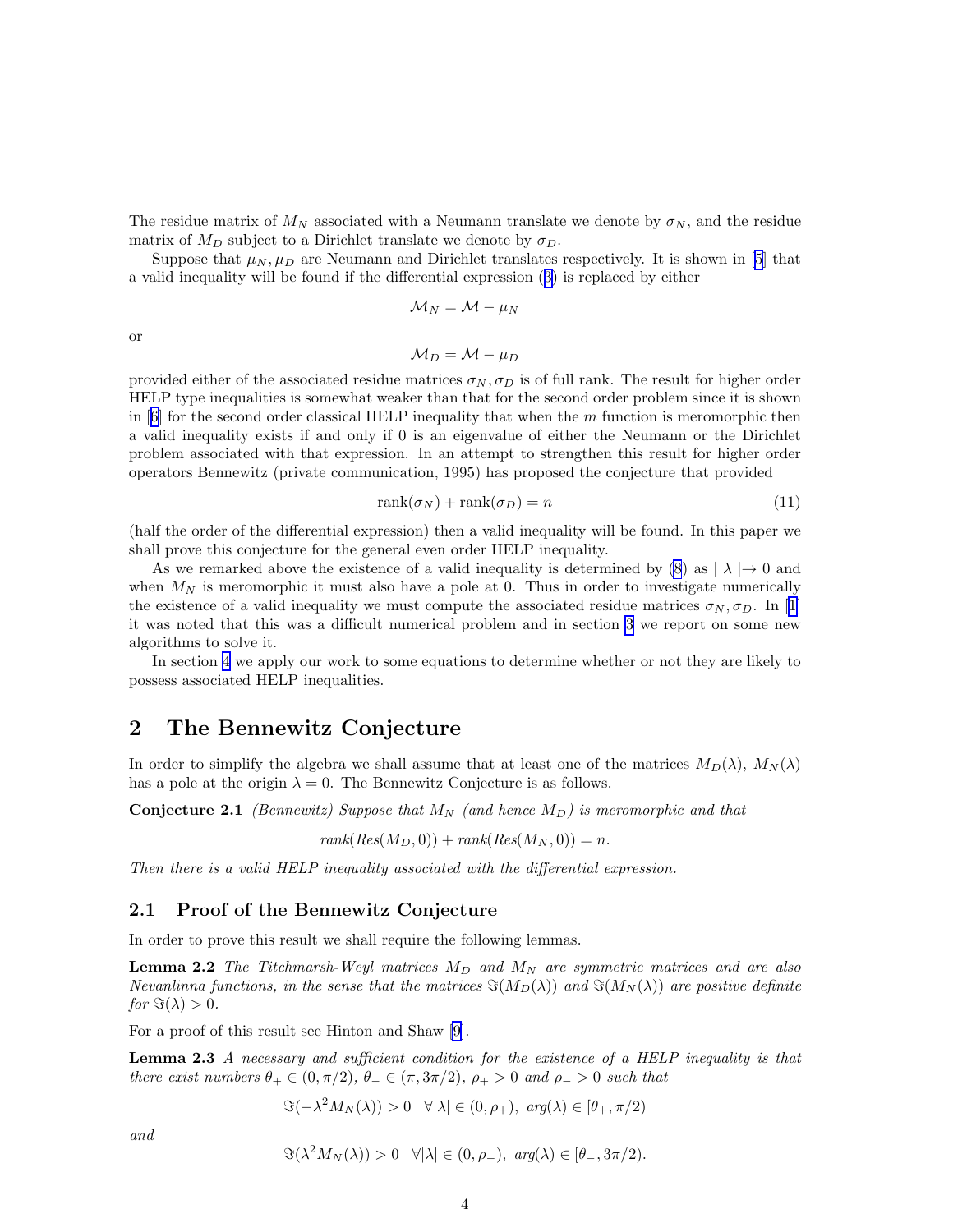<span id="page-4-0"></span>This result is proved in Dias' thesis [\[5](#page-22-0)],and in a different form for the case  $n = 2$  in Russell [[11\]](#page-22-0).

Notes

- 1. In Lemma [2.3](#page-3-0) and throughout the rest of this paper, we follow the usual convention for matrices that relations of the form ' $> 0$ ' and ' $< 0$ ' indicate positive definiteness and negative definiteness respectively.
- 2. We could state this lemma in an equivalent form in which there would be just one number  $\rho > 0$  equivalent to  $\min(\rho_+, \rho_-)$ . However for the proof that follows this form is marginally more convenient.

**Lemma 2.4** Suppose that  $M_D$  or  $M_N$  has a simple pole at  $\lambda = 0$  with a Laurent expansion

$$
\frac{1}{\lambda}M_{-1} + M_0 + \lambda M_1 + \lambda^2 M_2 + \cdots
$$

Then all the coefficients occurring in this expansion are real symmetric matrices.

**Proof** The symmetry of the coefficients follows from the symmetry of  $M_N$  and  $M_D$ , see Hinton and Shaw[[9\]](#page-22-0). For the rest of the proof we concentrate on  $M_N$ : the proof for  $M_D$  is similar.

 $i$ From [\(7\)](#page-2-0) with  $x = 0$  it is clear that

$$
M_N(\lambda) = U_2(0; \lambda),
$$

where  $\begin{pmatrix} U_2 \\ V \end{pmatrix}$  $V_2$  is a 'square integrable' solution of the Hamiltonian system (more precisely, is a solution for which  $U_2$  is square integrable in the sense of Hinton and Shaw). Also, it can be shown from [\(7](#page-2-0)) that

$$
V_2(x; \lambda) = V_D(x; \lambda) - M_N(\lambda) V_N(x; \lambda),
$$

whence setting  $x = 0$  gives

$$
V_2(0; \lambda) = I.
$$

Thus

$$
M_N(\lambda) = U_2 V_2^{-1}(0; \lambda).
$$
 (12)

Now it is easy to see that if  $\begin{pmatrix} U_2(x;\mu) \\ V_2(x;\mu) \end{pmatrix}$  $V_2(x;\mu)$ ) is a square integrable solution for  $\lambda = \mu$  then  $\left( \frac{U_2(x;\mu)}{V_1(x;\mu)} \right)$  $V_2(x;\mu)$  $\setminus$ is a square integrable solution for  $\lambda = \overline{\mu}$ . Since we are concerned with problems of limit-point type, the square integrable solution for any  $\Im(\lambda) \neq 0$  is unique up to postmultiplication by an invertible constant matrix. Any such matrix cancels out upon taking the combination  $U_2 V_2^{-1}$ , and hence

$$
\overline{U_2 V_2^{-1}(0;\mu)} = U_2 V_2^{-1}(0;\overline{\mu}).
$$

Thus from (12),

$$
M_N(\overline{\lambda}) = \overline{M_N(\lambda)}.
$$

This implies that the coefficients in the Laurent expansion of  $M_N$  about  $\lambda = 0$  are real matrices.  $\Box$ 

Proof of the Bennewitz Conjecture Under the hypotheses of the conjecture, we can expand  $M_D$  and  $M_N$  in Laurent series about the point  $\lambda = 0$ ,

$$
M_D(\lambda) = \lambda^{-1} M_{-1} + M_0 + \lambda M_1 + O(\lambda^2), \tag{13}
$$

$$
M_N(\lambda) = \lambda^{-1} \hat{M}_{-1} + \hat{M}_0 + \lambda \hat{M}_1 + O(\lambda^2), \tag{14}
$$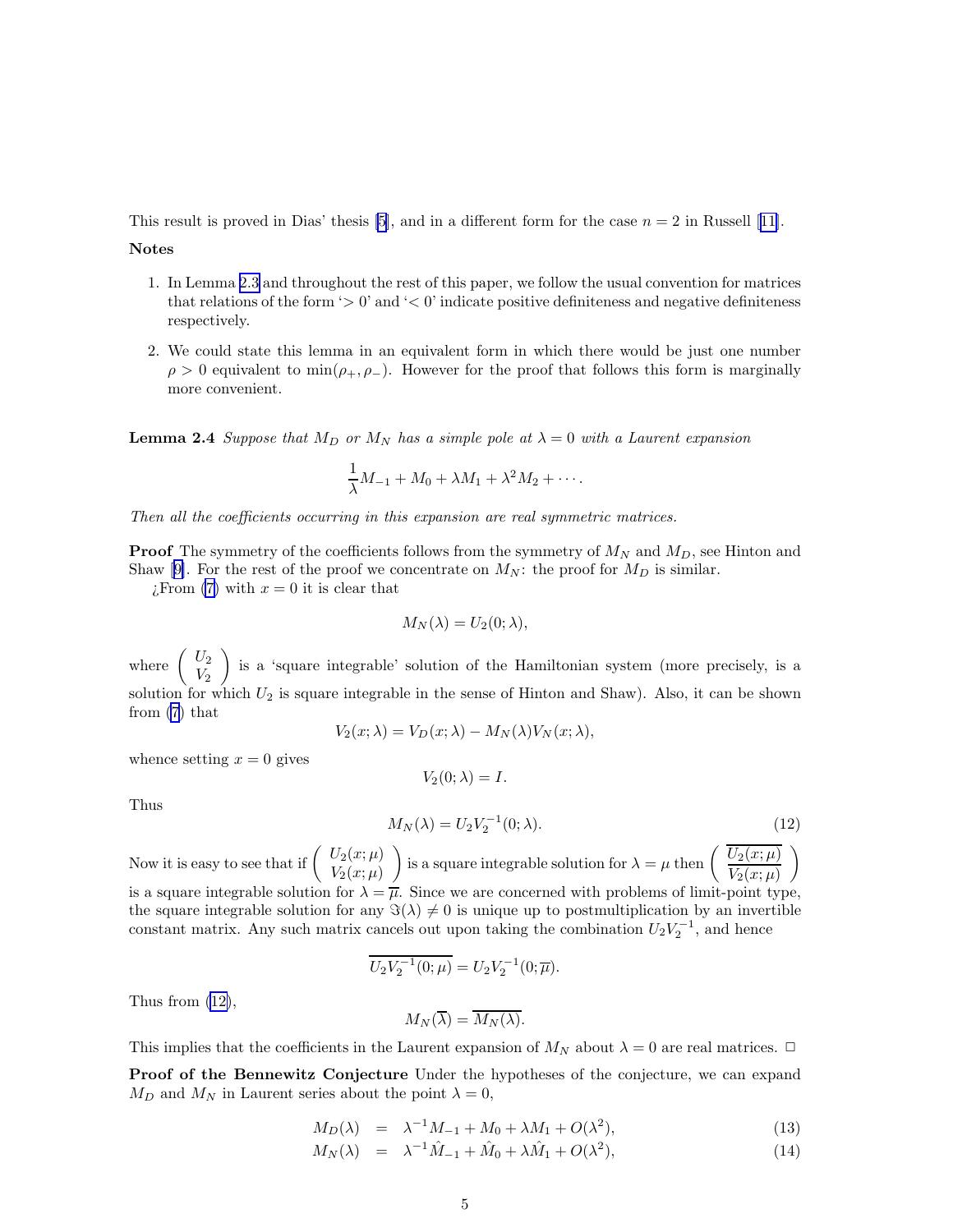<span id="page-5-0"></span>the expansions being valid in a neighbourhood of  $\lambda = 0$ . By Lemma [2.4](#page-4-0) the coefficients in these expansions are real symmetric matrices. We see from the hypothesis of the conjecture that

$$
rank(M_{-1}) + rank(\hat{M}_{-1}) = n,
$$

so let rank $(M_{-1}) = r$ , rank $(M_{-1}) = n - r$ . We also know that  $M_D M_N = M_N M_D = -I$  for all  $\Im(\lambda) > 0$  (see Hinton and Shaw [\[9](#page-22-0)]). Multiplying the Laurent expansions, we obtain the following conditions.

$$
M_{-1}\hat{M}_{-1} = \hat{M}_{-1}M_{-1} = 0,\t\t(15)
$$

$$
M_{-1}\hat{M}_0 + M_0\hat{M}_{-1} = \hat{M}_{-1}M_0 + \hat{M}_0M_{-1} = 0,\tag{16}
$$

$$
M_0\hat{M}_0 + M_{-1}\hat{M}_1 + M_1\hat{M}_{-1} = \hat{M}_0M_0 + \hat{M}_{-1}M_1 + \hat{M}_1M_{-1} = -I.
$$
\n(17)

Thus the columns of  $M_{-1}$  are orthogonal to the columns of  $\hat{M}_{-1}$ . We can therefore choose an orthonormal basis of  $\mathbf{R}^n$ , say  $\{v_1, \ldots, v_n\}$ , such that

 $\text{Span}\{v_1, \ldots, v_r\} = \text{Span of the columns of } M_{-1}$ ,

 $\text{Span}\{v_{r+1}, \ldots, v_n\} = \text{Span of the columns of } \hat{M}_{-1}.$ 

Let V be the  $n \times r$  matrix with columns  $v_1, \ldots, v_r$ , and let  $\hat{V}$  be the  $n \times (n-r)$  matrix with columns  $v_{r+1}, \ldots, v_n$ . We make the following observations.

• From  $(15)$ ,

 $M_{-1}\hat{V} = 0; \quad \hat{V}^T M_{-1} = 0; \quad \hat{M}_{-1}V = 0; \quad V^T \hat{M}_{-1} = 0.$ (18)

• Any vector  $v \in \mathbb{R}^n$  can be written in the form

$$
v = V\alpha + \hat{V}\hat{\alpha},\tag{19}
$$

where  $\alpha \in \mathbf{R}^r$  and  $\hat{\alpha} \in \mathbf{R}^{n-r}$ .

Using (19) we have

$$
v^T M_N v = \alpha^T V^T M_N V \alpha + \hat{\alpha}^T \hat{V}^T M_N \hat{V} \hat{\alpha} + 2\alpha^T V^T M_N \hat{V} \hat{\alpha},
$$
\n(20)

where we have used the symmetry of  $M_N$  to simplify the last term. We now use the Laurent expansion([14](#page-4-0)) together with the conditions (18) to simplify this expression. We observe that

$$
V^T M_N V = V^T \left( \lambda^{-1} \hat{M}_{-1} + \hat{M}_0 + \lambda \hat{M}_1 + O(\lambda^2) \right) V
$$
  
= 
$$
V^T \hat{M}_0 V + \lambda V^T \hat{M}_1 V + O(\lambda^2).
$$

Now combining (15) and (16) we obtain  $M_{-1}\hat{M}_0M_{-1}=0$ , which implies that  $V^T\hat{M}_0V=0$ . Thus

$$
V^T M_N V = \lambda V^T \hat{M}_1 V + O(\lambda^2). \tag{21}
$$

At this stage it is not clear that the matrix  $V^T \hat{M}_1 V$  is of full rank, so the  $O(\lambda^2)$  terms might not be negligible. We shall show shortly that in fact  $V^T \hat{M}_1 V$  is of full rank. The next term we need to examine is  $\hat{V}^T M_N \hat{V}$ . This is much easier to deal with; the Laurent expansion [\(14](#page-4-0)) immediately gives

$$
\hat{V}^T M_N \hat{V} = \frac{1}{\lambda} \hat{V}^T \hat{M}_{-1} \hat{V} + O(1),\tag{22}
$$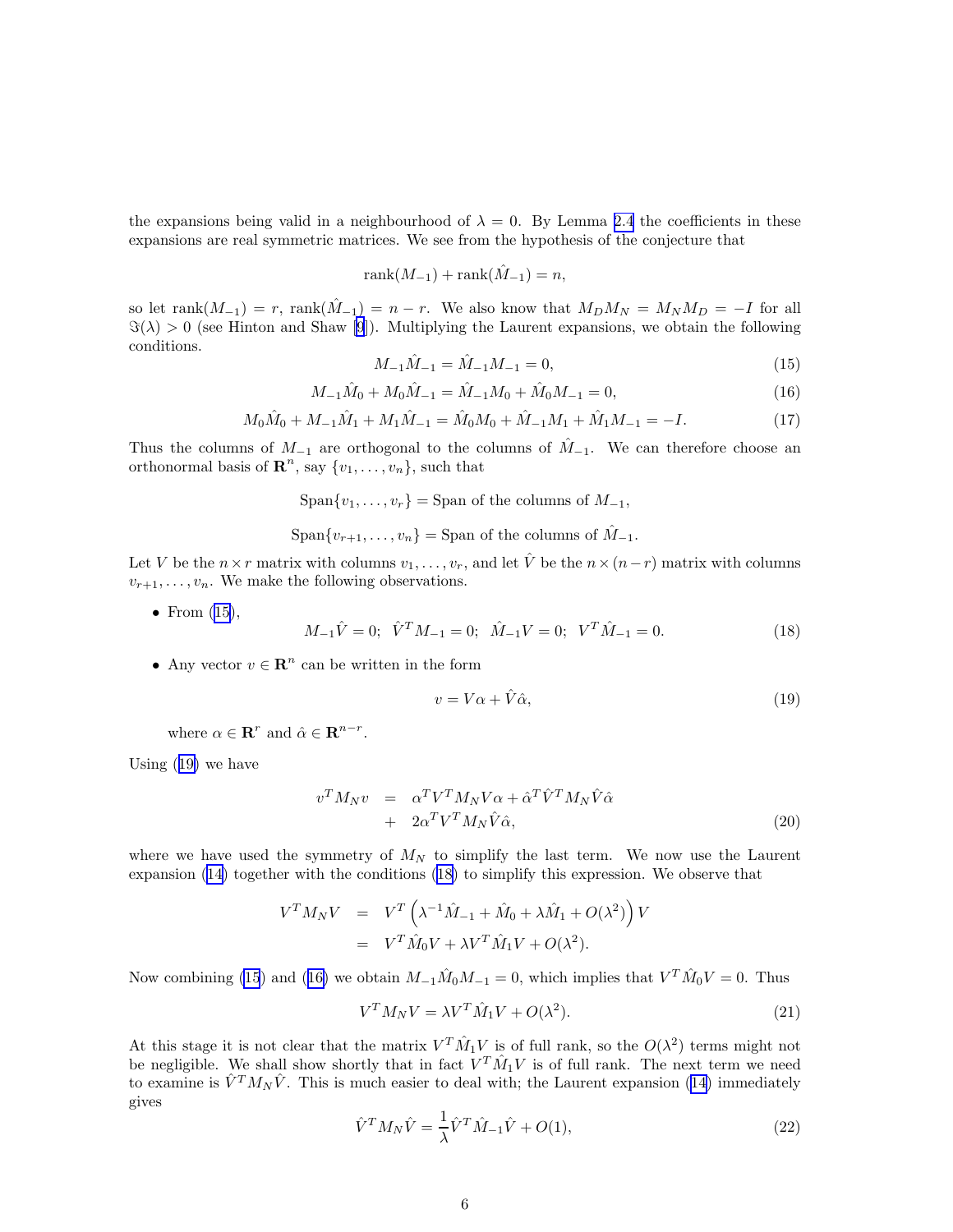<span id="page-6-0"></span>and the leading order term here is of full rank since the span of the columns of  $\hat{V}$  is the same as the span of the columns of  $\hat{M}_{-1}$ , and  $\hat{M}_{-1}$  is symmetric. Finally, we treat the term  $V^{T}M_{N}\hat{V}$ . Using  $(14)$  $(14)$  and  $(18)$  we obtain

$$
V^T M_N \hat{V} = V^T \hat{M}_0 \hat{V} + \lambda V^T \hat{M}_1 \hat{V} + O(\lambda^2). \tag{23}
$$

Once more, since we know little about the ranks of the coefficients in this expansion, it is not clear that the  $O(\lambda^2)$  terms are negligible, a point which will have to be borne in mind later on. Substituting $(21)$  $(21)$ ,  $(22)$  $(22)$  and  $(23)$  back into  $(20)$  we obtain

$$
v^T M_N v = \alpha^T \left( \lambda V^T \hat{M}_1 V + O(\lambda^2) \right) \alpha + \hat{\alpha}^T \left( \frac{1}{\lambda} \hat{V}^T \hat{M}_{-1} \hat{V} + O(1) \right) \hat{\alpha} + 2\alpha^T \left( V^T \hat{M}_0 \hat{V} + \lambda V^T \hat{M}_1 \hat{V} + O(\lambda^2) \right) \hat{\alpha}.
$$
 (24)

¿From the Nevanlinna property of  $M_N$  we know that we must have  $v^T \Im(M_N) v > 0$  for all  $\Im(\lambda) > 0$ , for all non-zero  $v \in \mathbb{R}^n$ . Choosing  $\hat{\alpha} = 0$  we see that this implies, in particular, that

$$
\alpha^T \Im \left( \lambda V^T \hat{M}_1 V + O(\lambda^2) \right) \alpha > 0 \tag{25}
$$

for all non-zero  $\alpha \in \mathbb{R}^r$ . Now suppose that  $V^T \hat{M}_1 V$  is not of full rank. Then we can choose a non-zero  $\alpha$  such that

$$
\alpha^T (V^T \hat{M}_1 V) \alpha = 0.
$$

Suppose now that with this choice of  $\alpha$  we have an expansion of the form

$$
v^T \Im(M_N) v = \alpha^T (V^T \hat{M}_p V) \alpha \Im(\lambda^p) + O(\Im(\lambda^{p+1})).
$$

where  $p > 1$  and the coefficient  $\alpha^T (V^T \hat{M}_p V) \alpha$  is non-zero. Because  $p > 1$ , we know that  $\Im(\lambda^p)$ is not of one sign on the upper half plane. Thus  $v^T \Im(M_N)v$  cannot be of one sign in the upper half plane, contradicting the Nevanlinna property of  $M_N$ . We have thus established that the matrix  $V^T \tilde{M}_1 V$  is of full rank; also, from (25), we have therefore established that it is positive definite:

$$
V^T \hat{M}_1 V > 0. \tag{26}
$$

Next we choose  $\alpha = 0$ ,  $\hat{\alpha} \neq 0$  in (24): since  $\Im(\frac{1}{\lambda}) < 0$  when  $\Im(\lambda) > 0$ , we see that  $\hat{V}^T \hat{M}_{-1} \hat{V}$  is negative definite, i.e.

$$
\hat{V}^T \hat{M}_{-1} \hat{V} < 0. \tag{27}
$$

The two results  $(26)$  and  $(27)$  – together with  $(24)$  – imply the Bennewitz conjecture, as we shall show in the remainder of the proof.

; From Lemma [2.3,](#page-3-0) we first need to show that there exists  $\theta_+ \in (0, \pi/2)$  and  $\rho_+ > 0$  such that for  $|\lambda| \in (0, \rho_+)$  and  $\arg(\lambda) \in [\theta_+, \pi/2)$ , the matrix  $\Im(-\lambda^2 M_N(\lambda))$  is positive definite.

With  $v = V\alpha + \hat{V}\hat{\alpha}$  as before, (24) gives

$$
v^T \mathfrak{F}(-\lambda^2 M_N) v = \alpha^T \mathfrak{F}\left(-\lambda^3 V^T \hat{M}_1 V + O(\lambda^4)\right) \alpha + \hat{\alpha}^T \mathfrak{F}\left(-\lambda \hat{V}^T \hat{M}_{-1} \hat{V} + O(\lambda^2)\right) \hat{\alpha} + 2\alpha^T \mathfrak{F}\left(-\lambda^2 V^T \hat{M}_0 \hat{V} - \lambda^3 V^T \hat{M}_1 \hat{V} + O(\lambda^4)\right) \hat{\alpha}.
$$
 (28)

Let  $\lambda = \rho e^{i\theta}$ . Fix a number  $\theta_1 \in (\pi/3, \pi/2)$ . Then  $-\sin(3\theta) > 0$  for  $\theta \in [\theta_1, \pi/2]$ . Thus (26) implies that there is a constant  $\omega_1 > 0$  and a number  $\rho_1 > 0$  such that for all  $\rho \in (0, \rho_1)$  and  $\theta \in [\theta_1, \pi/2]$  the first term in (28) satisfies

$$
\alpha^T \Im \left( -\lambda^3 V^T \hat{M}_1 V + O(\lambda^4) \right) \alpha > \omega_1 \rho^3 ||\alpha||^2. \tag{29}
$$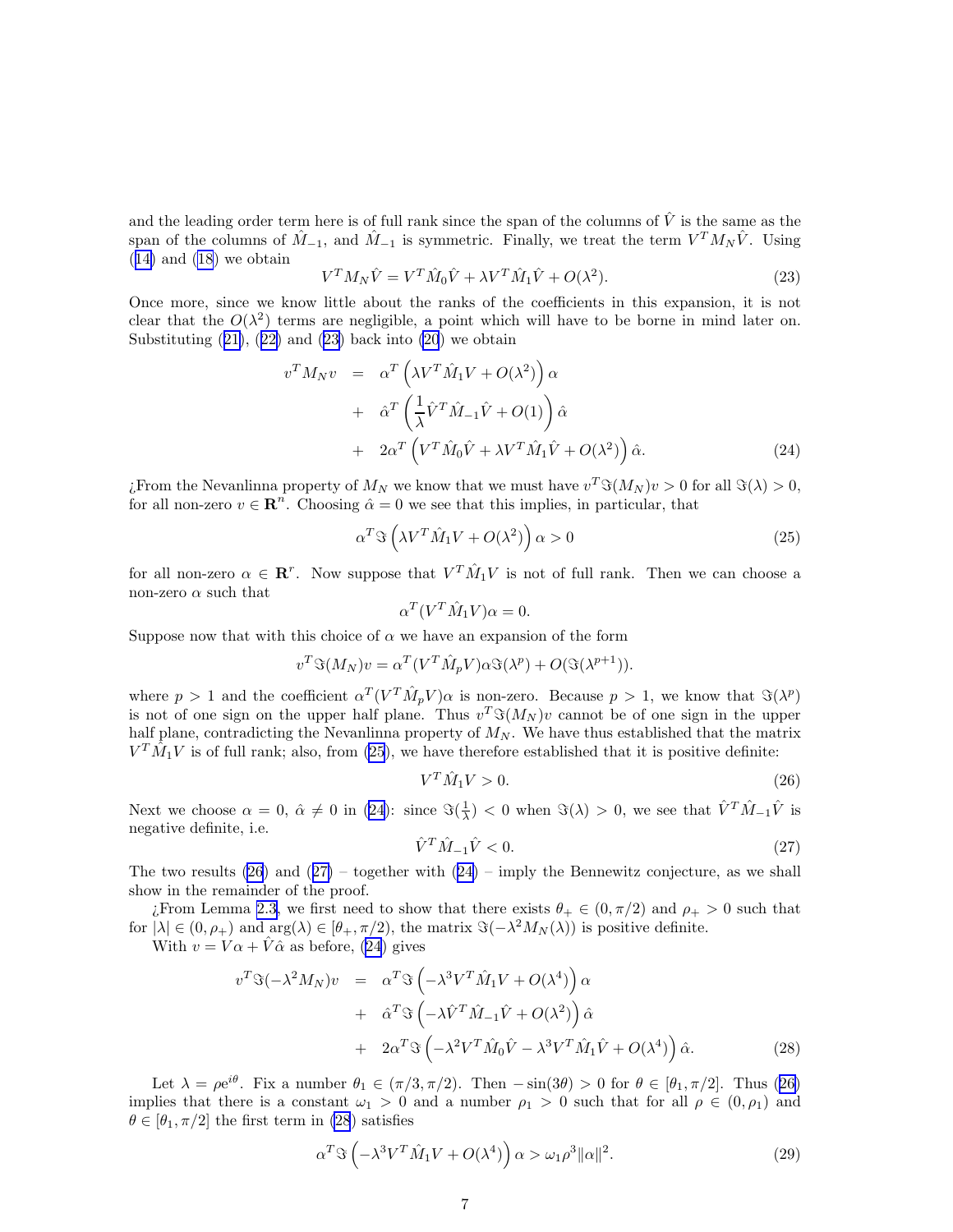<span id="page-7-0"></span>Similarly,fix  $\theta_2 \in (0, \pi/2)$ . Then  $\sin \theta > 0$  for  $\theta \in [\theta_2, \pi - \theta_2]$ . Thus ([27\)](#page-6-0) implies that there is a constant  $\omega_2 > 0$  and a number  $\rho_2 > 0$  such that for all  $\rho \in (0, \rho_2)$  and  $\theta \in [\theta_2, \pi - \theta_2]$  the second term in [\(28](#page-6-0)) satisfies

$$
\hat{\alpha}^T \Im \left( -\lambda \hat{V}^T \hat{M}_{-1} \hat{V} + O(\lambda^2) \right) \hat{\alpha} > \omega_2 \rho \| \hat{\alpha} \|^2. \tag{30}
$$

Wenow deal with the last term in ([28\)](#page-6-0). Clearly there exist positive constants  $C_1$  and  $C_2$  and r such that for all  $\rho = |\lambda| \in (0, r)$  and  $\theta = \arg(\lambda) \in (0, \pi)$ ,

$$
\left|2\alpha^T\Im\left(-\lambda^2V^T\hat{M}_0\hat{V}-\lambda^3V^T\hat{M}_1\hat{V}+O(\lambda^4)\right)\hat{\alpha}\right|\leq \left(C_1\rho^2|\sin(2\theta)|+C_2\rho^3\right)\|\alpha\|\|\hat{\alpha}\|.
$$

We bound the second part using Young's inequality:

$$
C_2 \rho^3 ||\alpha|| ||\hat{\alpha}|| \le \frac{1}{2} C_2 \rho \left\{ \rho^3 ||\alpha||^2 + \rho ||\hat{\alpha}||^2 \right\}.
$$

We also bound the first part using Young's inequality:

$$
C_1\rho^2 |\sin(2\theta)| ||\alpha|| ||\hat{\alpha}|| \leq \frac{1}{2} C_1 |\sin(2\theta)| \left\{ \rho^3 ||\alpha||^2 + \rho ||\hat{\alpha}||^2 \right\}.
$$

Combining these inequalities we obtain

$$
\left| 2\alpha^T \Im \left( -\lambda^2 V^T \hat{M}_0 \hat{V} - \lambda^3 V^T \hat{M}_1 \hat{V} + O(\lambda^4) \right) \hat{\alpha} \right|
$$
  

$$
\leq ||\alpha||^2 \left\{ \frac{C_1}{2} \rho^3 |\sin(2\theta)| + \frac{C_2}{2} \rho^4 \right\} + ||\hat{\alpha}||^2 \left\{ \frac{C_1}{2} \rho |\sin(2\theta)| + \frac{C_2}{2} \rho^2 \right\}. (31)
$$

We now combine [\(29](#page-6-0)), (30) and (31). Let  $\theta^* = \max(\theta_1, \theta_2) \in (0, \pi/2)$  and let  $\rho^* = \min(\rho_1, \rho_2, r)$ . Then for all  $\rho = |\lambda| \in (0, \rho^*)$  and for all  $\theta = \arg(\lambda) \in [\theta^*, \pi/2]$  we have, from [\(28](#page-6-0)),

$$
v^T \Im(-\lambda^2 M_N) v > \left(\omega_1 - \frac{C_1}{2} |\sin(2\theta)| - \frac{C_2}{2} \rho \right) \rho^3 ||\alpha||^2 + \left(\omega_2 - \frac{C_1}{2} |\sin(2\theta)| - \frac{C_2}{2} \rho \right) \rho ||\hat{\alpha}||^2 \tag{32}
$$

Choosing  $\theta_+ \in [\theta^*, \pi/2)$  sufficiently close to  $\pi/2$  (to make  $|\sin(2\theta)|$  small) and choosing  $\rho_+ \in (0, \rho^*]$ sufficiently small, we can ensure that

$$
v^T \Im(-\lambda^2 M_N) v > \frac{\omega_1}{2} \rho^3 ||\alpha||^2 + \frac{\omega_2}{2} \rho ||\hat{\alpha}||^2
$$
 (33)

for all  $\rho = |\lambda| \in (0, \rho_+)$  and  $\theta = \arg(\lambda) \in [\theta_+, \pi/2]$ . This implies that  $\Im(-\lambda^2 M_N(\lambda))$  is positive definite for all such  $\lambda$ , which deals with the first condition in Lemma [2.3](#page-3-0).

To verify the second condition in Lemma [2.3](#page-3-0) we must show that there exists  $\theta_-\in (\pi, 3\pi/2)$ and  $\rho_- > 0$  such that  $\Im(-\lambda^2 M_N(\lambda))$  is negative definite for  $|\lambda| \in (0, \rho_-)$  and  $\arg(\lambda) \in [\theta_-, \frac{3\pi}{2})$ . Looking back at the proof above, it is clear that there are only two changes to the reasoning. First, we need to replace([29\)](#page-6-0) by a result of the form

$$
\alpha^T \Im \left( -\lambda^3 V^T \hat{M}_1 V + O(\lambda^4) \right) \alpha < -\omega_3 \rho^3 \| \alpha \|^2, \quad (\omega_3 > 0 \text{ constant}), \tag{34}
$$

to hold for all  $|\lambda| \in (0, \rho_3)$  and  $\arg(\lambda) \in [\pi + \theta_3, 3\pi/2]$  for some  $\rho_3 > 0$  and  $\theta_3 \in (0, \pi/2)$ . This we can do because we can choose  $\theta_3 \in (0, \pi/2)$  such that  $-\sin(3\theta) < 0$  for all  $\theta \in [\pi + \theta_3, 3\pi/2]$ . Secondly, we need to replace (30) by a result of the form

$$
\hat{\alpha}^T \Im \left( -\lambda \hat{V}^T \hat{M}_{-1} \hat{V} + O(\lambda^2) \right) \hat{\alpha} < -\omega_4 \rho \| \hat{\alpha} \|^2, \quad (\omega_4 > 0 \text{ constant}), \tag{35}
$$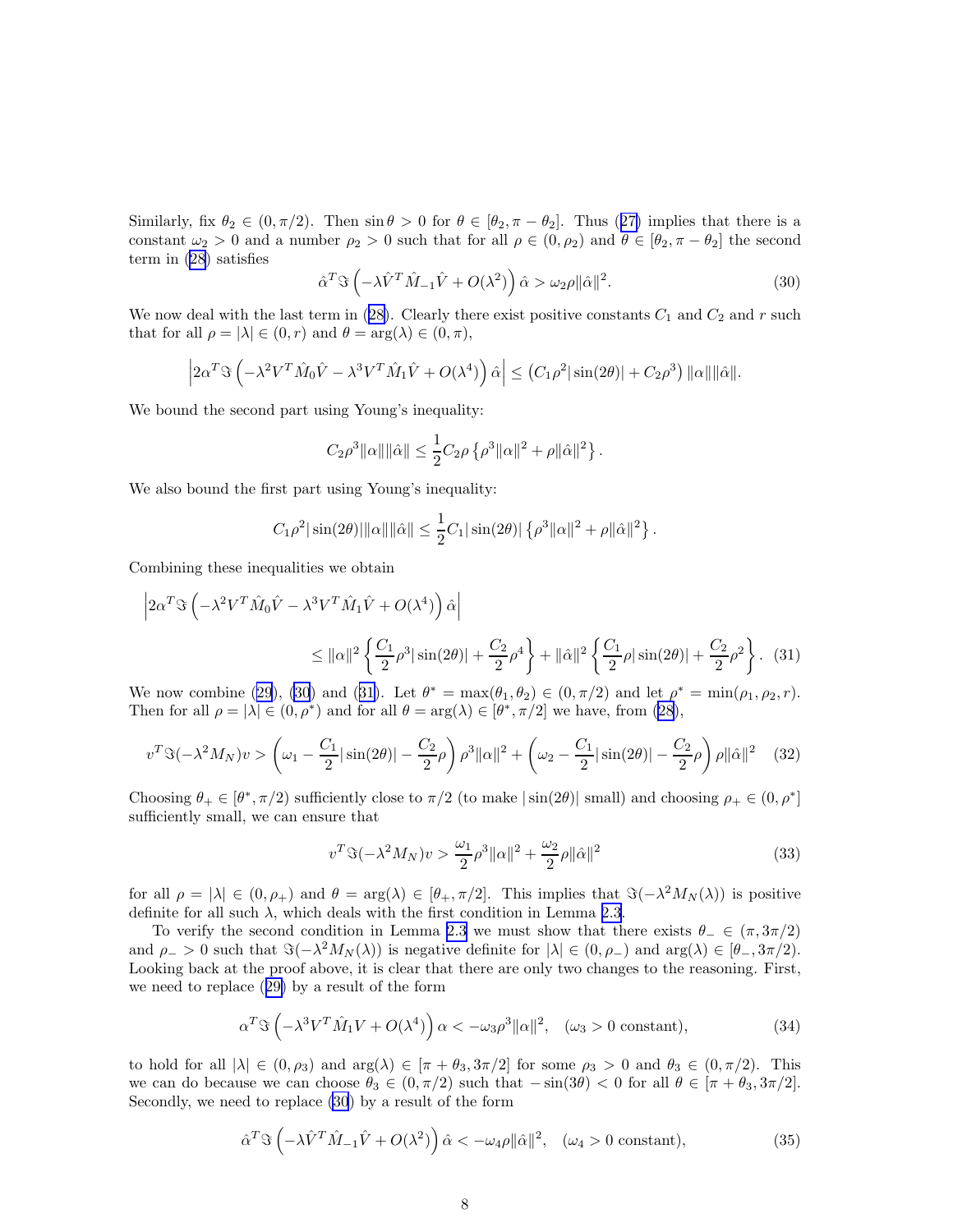<span id="page-8-0"></span>to hold for all  $|\lambda| \in (0, \rho_4)$  and  $\arg(\lambda) \in [\pi + \theta_4, 2\pi - \theta_4]$  for some  $\rho_4 > 0$  and  $\theta_4 \in (0, \pi/2)$ . This we can do because we can choose  $\theta_4 \in (0, \pi/2)$  such that  $\sin(\theta) < 0$  for all  $\theta \in [\pi + \theta_4, 2\pi - \theta_4]$ . Choosing  $\theta_-\geq \pi+\max(\theta_3,\theta_4)$  sufficiently close to  $3\pi/2$  (to make  $|\sin(2\theta)|$  sufficiently small, as reasonedfor ([33\)](#page-7-0)) and choosing  $\rho_-\in(0,\min(\rho_3,\rho_4)]$  sufficiently small, one obtains an inequality of the form

$$
v^T \Im(-\lambda^2 M_N)v < -\frac{\omega_3}{2}\rho^3 \|\alpha\|^2 - \frac{\omega_4}{2}\rho \|\hat{\alpha}\|^2 \tag{36}
$$

for all  $\rho = |\lambda| \in (0, \rho_-)$  and  $\theta = \arg(\lambda) \in [\theta_-, 3\pi/2]$ . This implies that  $\Im(-\lambda^2 M_N(\lambda))$  is negative definite for all such λ. Both the conditions in Lemma [2.3](#page-3-0) have now been verified, and our proof is complete.  $\Box$ 

#### 2.2 A note on the converse of the Bennewitz Conjecture

It seems appropriate to indicate here why we have been unable to prove the converse of the Bennewitz Conjecture: namely, that if

$$
rank(Res(M_D, 0)) + rank(Res(M_N, 0)) = n - d < n
$$

then there is no HELP inequality associated with the differential operator. The key to proving such a converse would be Lemma [2.3](#page-3-0), which is an if-and-only-if result. Following the notation and proof of the previous section, suppose that V is an  $n \times r$  matrix whose columns are r orthonormal vectors spanning the column space of the matrix  $M_{-1}$  and let  $\hat{V}$  be an  $n \times (n-r)$  matrix whose first  $n - r - d$  columns are orthonormal vectors spanning the column space of  $\hat{M}_{-1}$  and whose last d column vectors are chosen so that the columns of  $\hat{V}$  are orthonormal. Then one can show that thecolumns of V and of  $\hat{V}$  form an orthonormal basis of  $\mathbb{R}^n$ , as before; equations [\(19](#page-5-0)) and ([24\)](#page-6-0) can be shown still to hold. Looking for a failure in the first condition of Lemma [2.3](#page-3-0), we seek a vector  $v$ such that for all  $\theta_+ \in (0, \pi/2)$  and  $\rho_+ > 0$ , the inequality

$$
v^T \Im(-\lambda^2 M_N(\lambda)) v > 0 \tag{37}
$$

fails for some  $\arg(\lambda) \in [\theta_+, \pi/2]$  and  $|\lambda| \in (0, \rho_+)$ . It seems reasonable to look for such a vector v in that part of  $\mathbb{R}^n$  which is not spanned by the columns of  $M_{-1}$  and  $\hat{M}_{-1}$ : to this end we must have  $\alpha = 0$  $\alpha = 0$  $\alpha = 0$  in ([19\)](#page-5-0), and we must also choose  $\hat{\alpha}$  such that  $\hat{M}_{-1}\hat{V}\hat{\alpha} = 0$ . With these two conditions, ([24\)](#page-6-0) becomes

$$
v^T \mathcal{S}(M_N) v = \hat{\alpha}^T \mathcal{S}(\hat{V}^T \hat{M}_0 \hat{V} + \lambda \hat{V}^T \hat{M}_1 \hat{V} + \ldots) \hat{\alpha},\tag{38}
$$

while similarly

$$
v^T \mathfrak{F}(-\lambda^2 M_N) v = \hat{\alpha}^T \mathfrak{F}(-\lambda^2 \hat{V}^T \hat{M}_0 \hat{V} - \lambda^3 \hat{V}^T \hat{M}_1 \hat{V} + \ldots) \hat{\alpha}.
$$
 (39)

Recall that all quantities in these equations, other than  $\lambda$ , are real. Let  $\lambda = re^{i\theta}$ . Then  $\Im(-\lambda^2)$  $-r^2\sin(2\theta)$ , which is negative for  $\theta = \pi/2 - \epsilon$ , for small  $\epsilon$ . Thus combining (37) and (39), a necessary condition for a HELP inequality to hold is that

$$
\hat{\alpha}^T \hat{V}^T \hat{M}_0 \hat{V} \alpha = 0,\tag{40}
$$

whence (38) and (39) become

$$
v^T \mathfrak{F}(M_N)v = \hat{\alpha}^T \mathfrak{F}(\lambda \hat{V}^T \hat{M}_1 \hat{V} + \ldots) \hat{\alpha},\tag{41}
$$

$$
v^T \mathfrak{F}(-\lambda^2 M_N) v = \hat{\alpha}^T \mathfrak{F}(-\lambda^3 \hat{V}^T \hat{M}_1 \hat{V} + \ldots) \hat{\alpha}.
$$
\n(42)

The Nevanlinna condition  $\Im(M_N) > 0$  for  $\Im(\lambda) > 0$  implies that the leading term on the right hand side of (41) is strictly positive; the leading term on the right hand side of (42) is then strictly positive for  $\arg(\lambda) \in (\pi/3, \pi/2]$ , which certainly does not preclude the existence of a HELP inequality: indeed, if it were true for all v and not just those outside the column span of  $M_{-1}$  and  $M_{-1}$ , it would say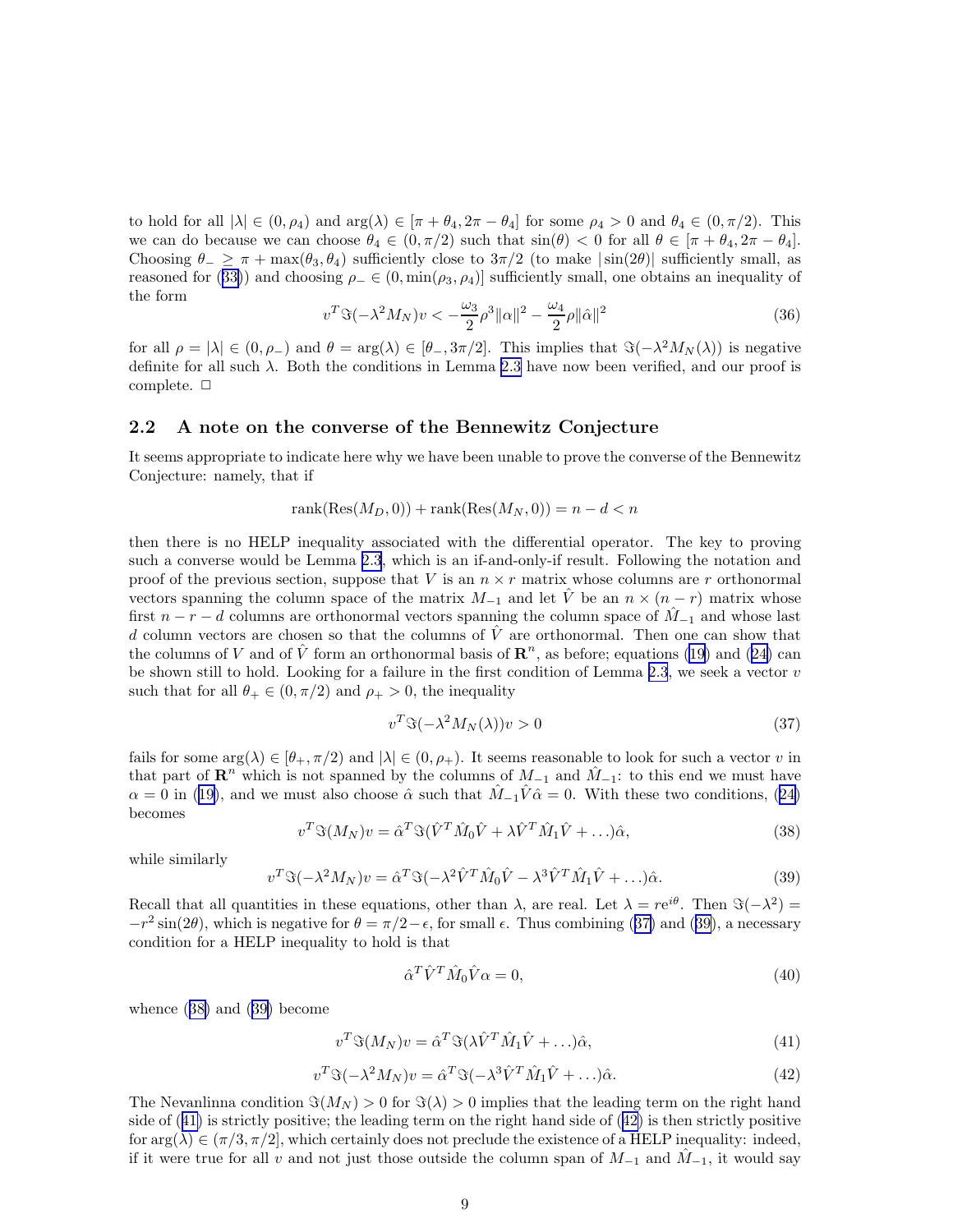<span id="page-9-0"></span>that a HELP inequality definitely held. This suggests that we ought to try to prove that [\(40](#page-8-0)) must fail, but we have so far been unable to do this.

(Note finally that no new information is obtained by looking for a failure in the second condition of Lemma [2.3\)](#page-3-0).

## 3 Computing  $M_N(\lambda)$  and  $M_D(\lambda)$  near a pole by a change of variables

We now turn our attention to the problem of computing the residue matrices of  $M_N$  and  $M_D$  near a pole. We shall assume once more that the pole is at  $\lambda = 0$ . Also, since the numerics are the same for  $M_D$  as they are for  $M_N$ , we shall consider a more unified problem: that of computing the residue matrix of an arbitrary Titchmarsh-Weyl matrix  $M(\lambda)$  having a pole at  $\lambda = 0$ .

We describe the solution of the problem in four steps. In the first of these, we define a new matrix  $\Psi$  and show that it is well-behaved near the pole of M. In the second, we explain how  $\Psi$ can be computed by integrating an initial value problem. In the third part we explain a simple extrapolation procedure which we use to determine the Taylor expansion of  $\Psi$  near the pole of M; finally we show how the Laurent expansion of M may be recovered from the Taylor expansion of  $\Psi$ .

#### 3.1 The transformation to 'safe' variables – the matrix  $\Psi$

Suppose that the Titchmarsh-Weyl matrix  $M(\lambda)$  has a pole at  $\lambda = 0$ . We know that such a pole mustbe simple  $[9]$  $[9]$ , but we also know that any attempt to compute M directly, by the methods wedescribed in our previous work [[1\]](#page-21-0), is likely to yield inaccurate results when  $|\lambda|$  is small. In an attempt to circumvent this difficulty we shall define a new variable  $\Psi$  by

$$
\Psi := (\alpha I + M^{-1})^{-1},\tag{43}
$$

where  $\alpha$  is a complex constant to be chosen for convenience.

The reason for removing the singularity in this way, rather than by using  $\lambda M(\lambda)$  as a new variable, lies in the need to approximate whichever variable is chosen by solving an initial value problem.For  $\Psi$  the resulting Riccati-type ODE ([48\)](#page-12-0) is not singular as  $\lambda \to 0$ . For  $\lambda M(\lambda)$ , on the other hand, the corresponding Riccati equation has a  $\lambda^{-1}$  singularity occurring in the quadratic term on the right hand side.

In order to show that  $\alpha$  may be chosen so that  $\Psi$  has a removable singularity at  $\lambda = 0$  we need to consider two different cases separately. The first is the case where  $M^{-1}$  is well-behaved at  $\lambda = 0$ ; the second is the case where  $M^{-1}$  also has a pole at  $\lambda = 0$ . The second of these two cases seemed, initially, the more pathological, since it includes the case in which the Sturm-Liouville problem with Neumann boundary conditions shares an eigenvalue with the same problem with Dirichlet boundary conditions: however Lemma [4.1](#page-18-0) below gives a whole class of problems for which this always happens.

**Lemma 3.1** Suppose that  $M^{-1}$  has a removable singularity at  $\lambda = 0$ . Then there exists a choice of  $\alpha$  such that  $\Psi$  has a removable singularity at  $\lambda = 0$ .

**Proof** Let  $\tilde{M}$  denote  $\lim_{\lambda\to 0} M^{-1}(\lambda)$ ; this exists by hypothesis. Clearly  $\Psi$  will have a removable singularity at  $\lambda = 0$  if and only if  $-\alpha$  is not an eigenvalue of  $\tilde{M}$ . Thus the result is proved.  $\Box$ 

**Lemma 3.2** Suppose that  $M^{-1}(\lambda)$  and  $M(\lambda)$  both have poles at  $\lambda = 0$ . Then  $\Psi$  has a removable singularity at  $\lambda = 0$  for any  $\alpha$  with  $\Im(\alpha) \neq 0$ , and for all but finitely many real  $\alpha$ . Also, in the case  $n = 2$ , the matrix  $\Psi$  has a removable singularity at  $\lambda = 0$  for any non-zero  $\alpha$ .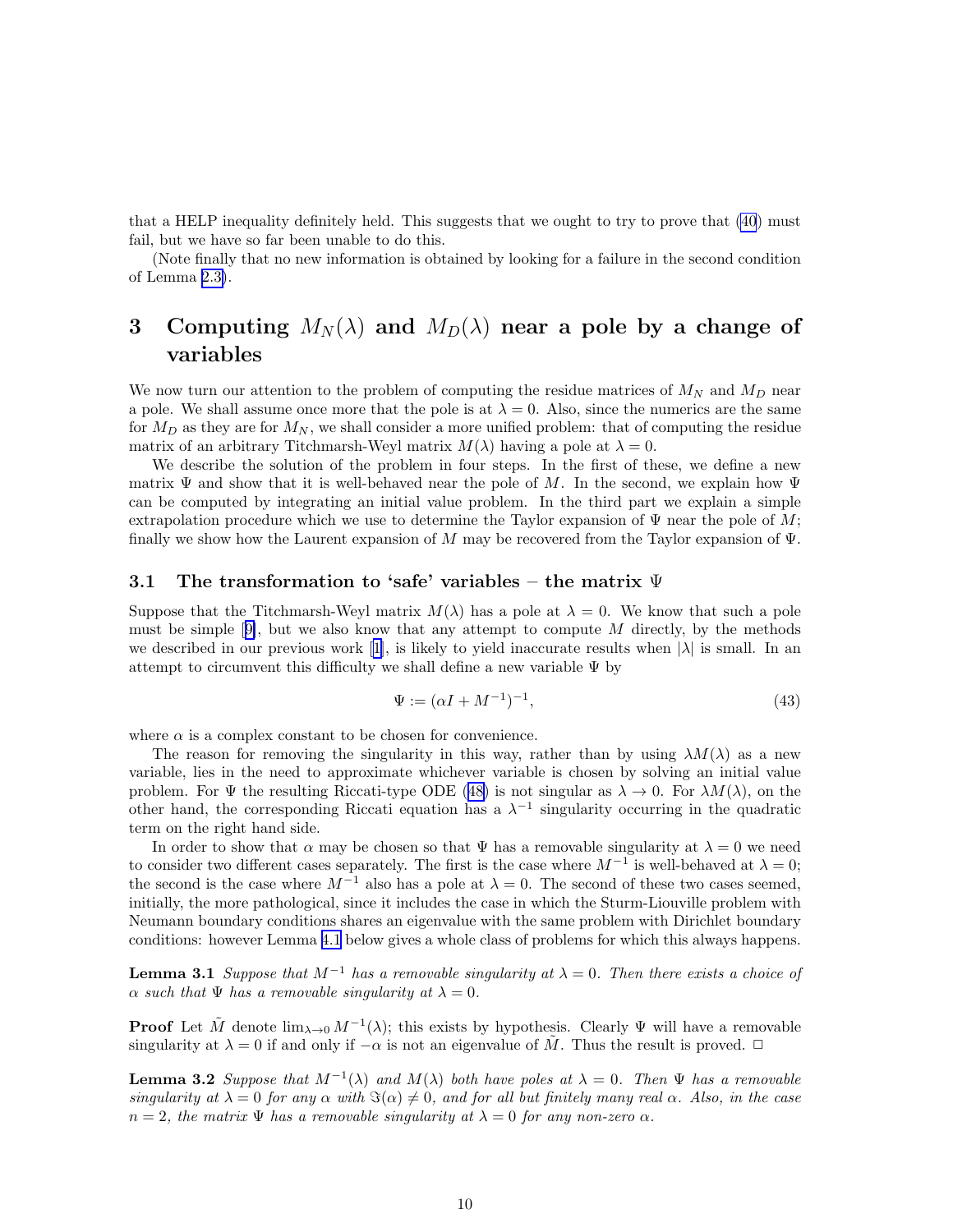**Proof** We examine the  $2 \times 2$  case first. For any  $2 \times 2$  matrix

$$
B = \left(\begin{array}{cc} b_{1,1} & b_{1,2} \\ b_{2,1} & b_{2,2} \end{array}\right)
$$

let  $B^A$  denote the matrix of minors of B, so that

$$
B^A = \left( \begin{array}{cc} b_{2,2} & -b_{1,2} \\ -b_{2,1} & b_{1,1} \end{array} \right)
$$

and  $BB^A = B^A B = \det B$ . With this notation it is clear that

$$
\Psi = \frac{\alpha I + (M^{-1})^A}{\det(\alpha I + M^{-1})}.
$$

Expanding the determinant, we get

$$
\Psi = \frac{\alpha I + (M^{-1})^A}{\alpha^2 + \alpha \text{trace}(M^{-1}) + \det(M^{-1})}.
$$
\n(44)

We also know that

$$
M^{-1} = \frac{M^A}{\det M}.
$$

Since M has a simple pole, so does  $M^A$  (n.b. this step does not generalise to the case of  $n \times n$  matrices). Also,  $M^{-1}$  has a simple pole by hypothesis. Returning to (44), we can see that  $\alpha I + (M^{-1})^A$  has a simple pole. Thus to get a removable singularity for  $\Psi$ , for any non-zero  $\alpha$ , it suffices to show that  $trace(M^{-1})$  has a pole. Let

$$
M^{-1}(\lambda) = \frac{1}{\lambda}M_{-1} + M_0 + \lambda M_1 + O(\lambda^2);
$$

the only way that trace( $M^{-1}$ ) can fail to have a pole is if trace( $M_{-1}$ ) = 0. If this happens then  $M_{-1}$  must be of the form

$$
M_{-1} = \left(\begin{array}{cc} \beta & \gamma \\ \gamma & -\beta \end{array}\right);
$$

recalling that  $M_{-1}$  is a real non-zero matrix this implies that  $M_{-1}$  is of full rank, and hence M must have a zero rather than a pole when  $\lambda = 0$ . This contradiction proves that trace( $M^{-1}$ ) has a pole, and hence that  $\Psi$  has a removable singularity.

We now turn to the case  $n > 2$ . We know that M and  $M^{-1}$  are analytic functions of  $\lambda$  with singularities at  $\lambda = 0$ . Let  $\mu_1(\lambda), \ldots, \mu_n(\lambda)$  be the eigenvalues of  $\lambda M^{-1}(\lambda)$ . As  $\lambda M^{-1}(\lambda)$  is analytic, and symmetric in the sense of Kato [\[10](#page-22-0), p. 120], we know from the remark at the bottom of page 121 in [\[10\]](#page-22-0) that  $M^{-1}$  has an analytic Schur decomposition of the form

$$
M^{-1}(\lambda)R(\lambda) = R(\lambda)\frac{1}{\lambda}D(\lambda)
$$

on a punctured neighbourhood of  $\lambda = 0$ . Here

$$
D = \mathrm{diag}(\mu_1, \ldots, \mu_n),
$$

where  $\mu_1, \ldots, \mu_n$  are analytic at  $\lambda = 0$ , while the matrix  $R(\lambda)$  is analytic at  $\lambda = 0$  and is real orthogonal  $(R^{-1} = R^T)$  for all sufficiently small real λ. This orthogonality of R for real λ means that  $R^{-1}$  is also analytic at  $\lambda = 0$ . To see this, observe that the only type of singularity which  $R^{-1}$ could have would be a pole. A pole would cause  $R^{-1}(\lambda)$  to blow up as  $\lambda$  approached zero through real values, contradicting the regularity of R by the orthogonality  $R^{-1} = R^{T}$  for real  $\lambda$ .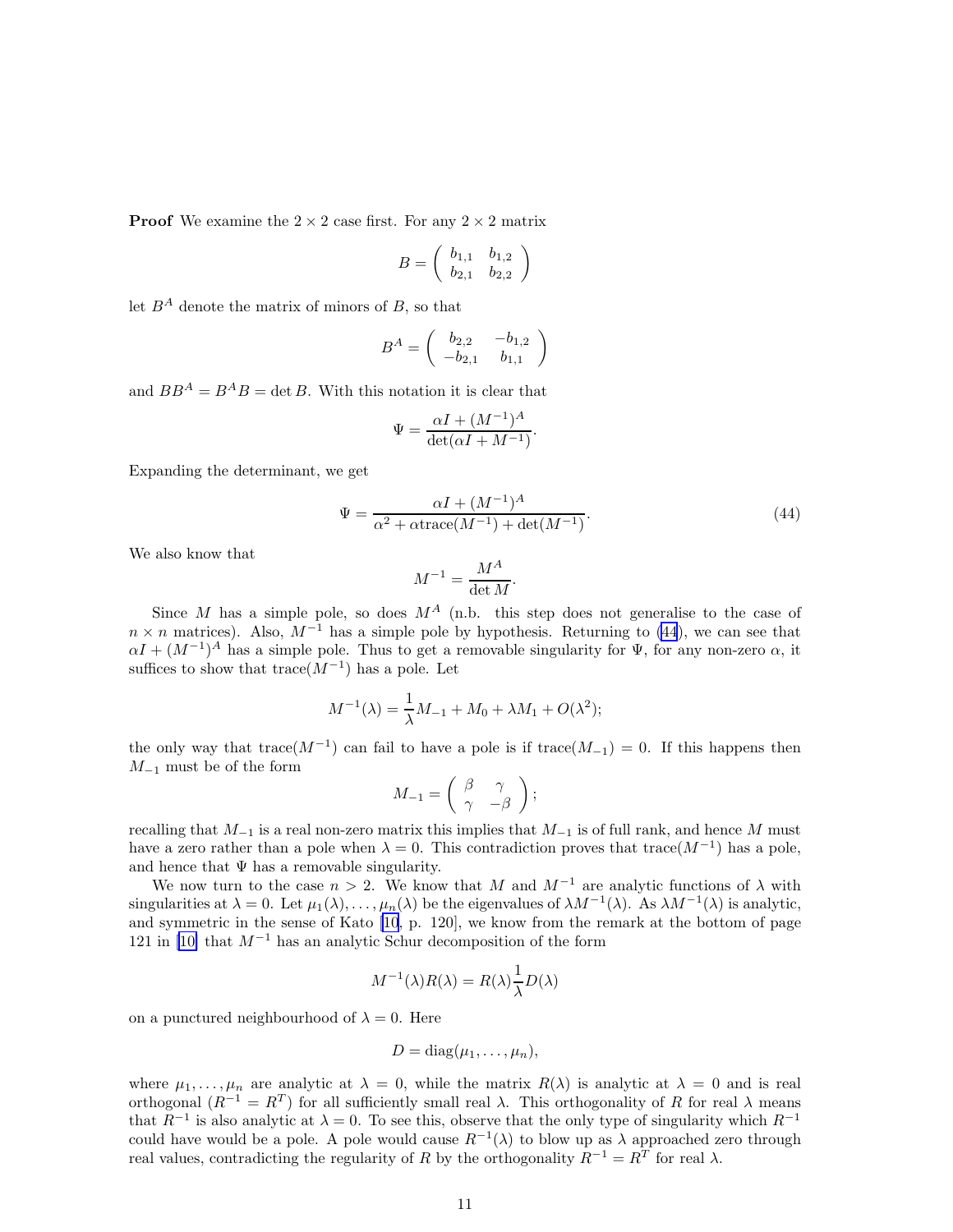<span id="page-11-0"></span>The Schur decomposition of  $\Psi$  is clearly

$$
\Psi(\lambda) = R(\lambda)(\lambda^{-1}D(\lambda) + \alpha I)^{-1}R^{-1}(\lambda),\tag{45}
$$

and the eigenvalues of  $\Psi$  are clearly

$$
(\alpha+\frac{1}{\lambda}\mu_1)^{-1},\ldots,(\alpha+\frac{1}{\lambda}\mu_n)^{-1}.
$$

These are all analytic functions of  $\lambda$ . If j is such that  $\mu_j \neq 0$  at  $\lambda = 0$  then the corresponding eigenvalue of  $\Psi$  clearly has a zero at  $\lambda = 0$ . If j is such that  $\mu_j$  has a zero of order at least 2 at  $\lambda = 0$ , then the corresponding eigenvalue of  $\Psi$  has a removable singularity at  $\lambda = 0$  provided  $\alpha \neq 0$ . If j is such that  $\mu_j$  has a simple zero at  $\lambda = 0$  then the corresponding eigenvalue of  $\Psi$  will have a removable singularity at  $\lambda = 0$  for all but one value of  $\alpha$ . In particular, since  $\mu_j$  is real-valued for real  $\lambda$ , the corresponding eigenvalue of  $\Psi$  has a removable singularity for  $\Im(\alpha) \neq 0$ . Whenever the eigenvalues of  $\Psi$  are analytic, so is  $\Psi$  itself, from the Schur decomposition (45) in which  $R(\lambda)$  and  $R^{-1}$  are analytic at  $\lambda = 0$ . This completes the proof.

**Remark** The proof for  $n > 2$  can be extended to show that under the hypothesis of the Bennewitz conjecture – namely, that the ranks of the residue matrices of M and  $M^{-1}$  sum to  $n-$  the matrix Ψ has a removable singularity for any non-zero  $\alpha$ . In other words, the result of the case  $n = 2$  is recovered in this special case.  $\Box$ 

#### 3.2 The initial value problem for Ψ

In the rest of this section we shall consider the case  $n = 2$ : that of the fourth order Sturm-Liouville problem. We start by recalling the method proposed for the computation of the matrix  $M$  in [\[1](#page-21-0)]. An interval  $[0, X]$  is chosen, with X suitably large; the fourth order Sturm-Liouville equation is cast in the form

$$
Jz'=Sz,
$$

where  $J$  is the symplectic matrix

$$
J = \left(\begin{array}{rrr} 0 & 0 & -1 & 0 \\ 0 & 0 & 0 & -1 \\ 1 & 0 & 0 & 0 \\ 0 & 1 & 0 & 0 \end{array}\right),
$$

S is the symmetric matrix

$$
S = \begin{pmatrix} \lambda w - q & 0 & 0 & 0 \\ 0 & -s & 1 & 0 \\ 0 & 1 & 0 & 0 \\ 0 & 0 & 0 & 1/p \end{pmatrix},
$$
(46)

and z is the vector of quasi-derivatives

$$
z = \left(\begin{array}{c} y \\ y' \\ -(py'')' + sy' \\ py'' \end{array}\right).
$$

Then we consider the matrix initial value problem consisting of the differential equation

$$
JZ'=SZ
$$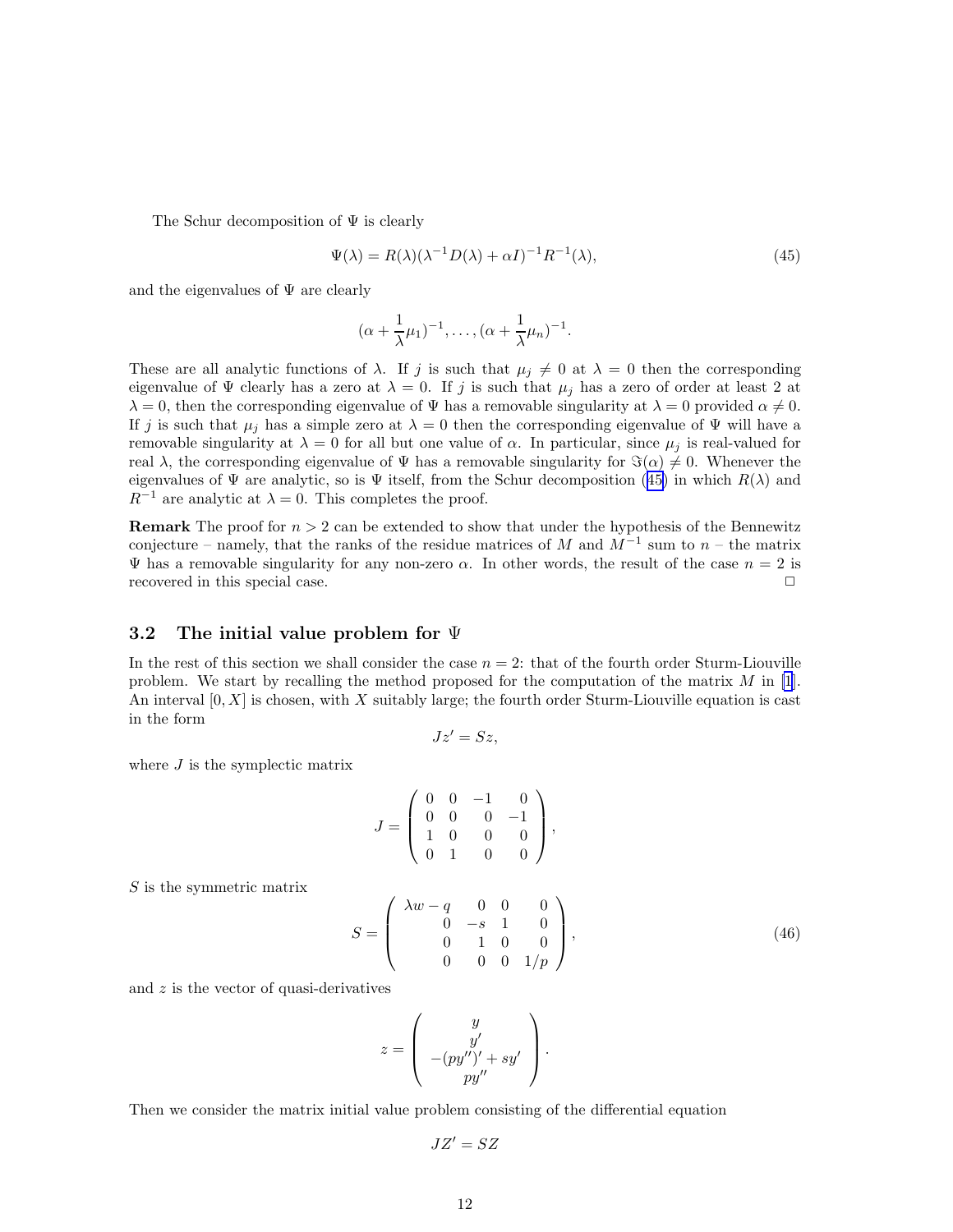<span id="page-12-0"></span>and the initial condition

$$
Z(X) = \left(\begin{array}{cc} 0 & 0 \\ 0 & 0 \\ 1 & 0 \\ 0 & 1 \end{array}\right).
$$

Let  $Z(x)$  denote the solution of this problem, where  $0 \leq x \leq X$ . We partition Z as

$$
Z(x) = \left(\begin{array}{c} U(x) \\ V(x) \end{array}\right),\,
$$

and form the corresponding initial value problem for the matrix  $UV^{-1}$ . We solve this initial value problem, starting from  $x = X$ , to find  $\overline{UV}^{-1}(0)$ . Our approximation to M is then given by

$$
M \approx (UV^{-1}(0))^{-1}.\tag{47}
$$

(The formula would be exact if we had  $X = +\infty$ .) If we replace M in [\(43](#page-9-0)) by the expression on the right hand side of (47) then we get

$$
\Psi \approx (\alpha I + UV^{-1}(0))^{-1}.
$$

Clearly, then, the process of approximating  $\Psi$  can be reduced to that of deriving an initial value problem for the matrix

$$
\Gamma(x) := (\alpha I + UV^{-1}(x))^{-1}.
$$

The initial condition is obvious:  $\Gamma(X) = \alpha^{-1}I$ . The differential equation is also quite straightforward to derive. If the matrix  $S$  in [\(46](#page-11-0)) is partitioned as

$$
S = \left( \begin{array}{cc} S_{1,1} & S_{1,2} \\ S_{2,1} & S_{2,2} \end{array} \right),
$$

then it turns out that

$$
\Gamma' = -\left\{\Gamma S_{2,1}(I - \alpha \Gamma) + (I - \alpha \Gamma)S_{1,2}\Gamma + (I - \alpha \Gamma)S_{1,1}(I - \alpha \Gamma) + \Gamma S_{2,2}\Gamma\right\}.
$$
 (48)

We solve this equation using the NAG routine D02QGF, which allows reverse communication for evaluation of the right hand side of the differential equation: this helps to keep the programme structure simple when the right hand side is complicated. D02QGF is a variable-order, variable-step Adams code and is therefore able to cope with mild stiffness. In practice, we noted in [\[1](#page-21-0)] that stiffness is not usually a problem unless X has been chosen much larger than necessary.

#### 3.3 Determining the Taylor expansion of Ψ

Determining an approximate Taylor expansion of an analytic function from numerical values of the function is not easy. The number of coefficients in the expansion which can be computed reliably depends on the accuracy with which the function values can be computed, on the rate of decay of the Taylor coefficients as one proceeds up the series and, ultimately, on the precision of the machine arithmetic.

Our problem is slightly compounded by the fact that we have a function  $\Psi$  with a removable singularity at the point around which we wish to expand it ( $\lambda = 0$ ). We cannot compute  $\Psi(0)$ ; indeed we cannot compute  $\Psi(\lambda)$  for any  $\lambda$  with zero imaginary part. Our approach has been to compute  $\Psi$  at a sequence of points

$$
\lambda = \frac{\mu}{2^j}, \quad j = 0, 1, 2, \dots,
$$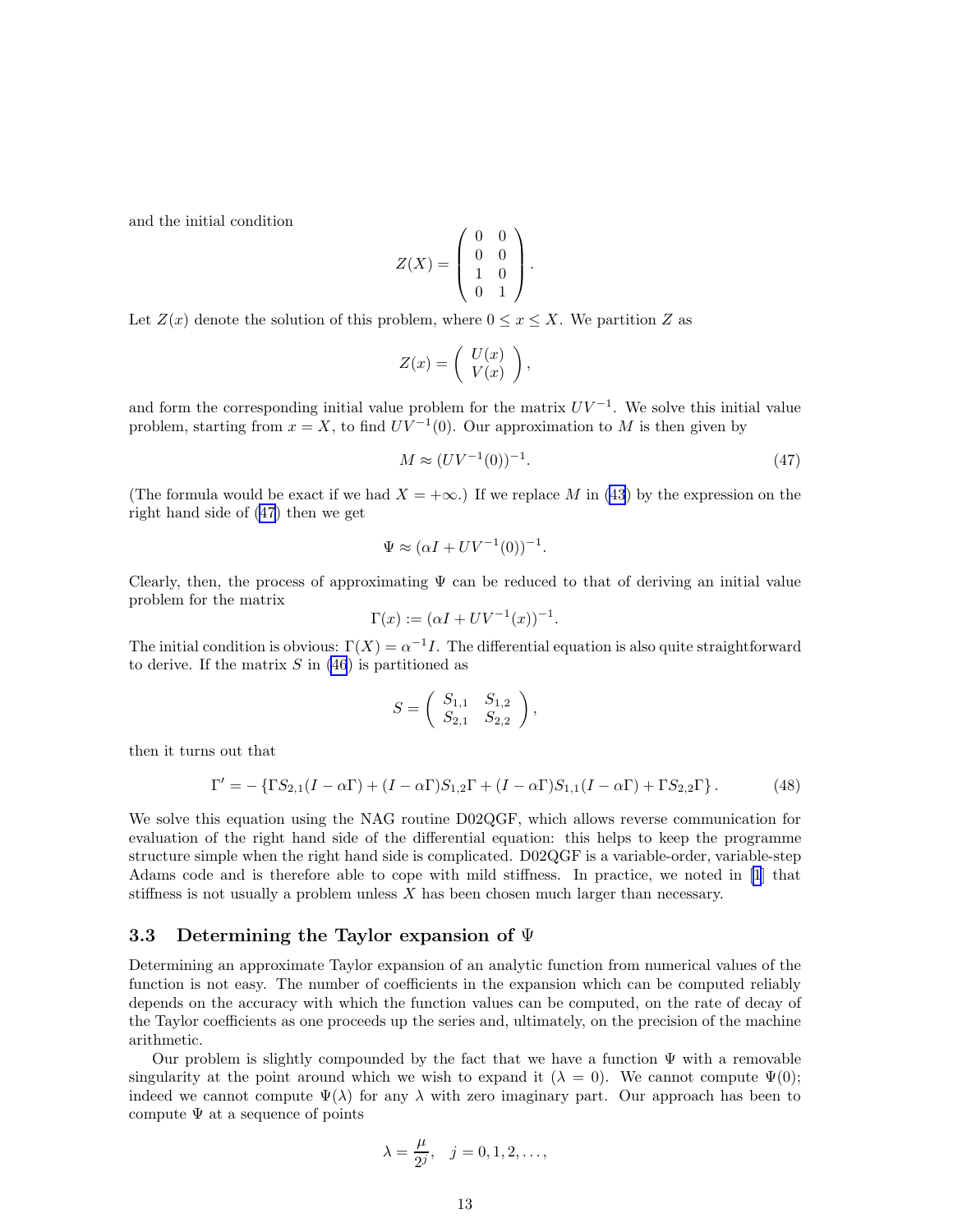<span id="page-13-0"></span>where  $\mu$  is a fixed complex number with  $\Im(\mu) \neq 0$ , and solve a Vandermonde system (using the algorithm of Björck and Pereyra  $[2]$ ) to obtain approximations to the Taylor coefficients.

We shall now consider how the different sources of error and the ill-conditioning of the Vandermonde system will affect the approximations to the Taylor coefficients which we obtain. For simplicity we shall set aside our matrix-valued function  $\Psi$  and consider a complex-valued function  $f$  given by a Taylor expansion

$$
f(z) = a_0 + a_1 z + a_2 z^2 + \dots + a_m z^m + a_{m+1} z^{m+1} + \dots
$$
 (49)

Clearly the following system of equations holds:

$$
a_0 + a_1 \mu + a_2 \mu^2 + \cdots a_m \mu^m = g(\mu)
$$
  
\n
$$
a_0 + a_1 \frac{\mu}{2} + a_2 \left(\frac{\mu}{2}\right)^2 + \cdots a_m \left(\frac{\mu}{2}\right)^m = g(\mu/2)
$$
  
\n
$$
a_0 + a_1 \frac{\mu}{4} + a_2 \left(\frac{\mu}{4}\right)^2 + \cdots a_m \left(\frac{\mu}{4}\right)^m = g(\mu/4)
$$
  
\n
$$
\cdots
$$
\n(50)

$$
a_0 + a_1 \frac{\mu}{2^n} + a_2 \left(\frac{\mu}{2^m}\right)^2 + \cdots + a_m \left(\frac{\mu}{2^m}\right)^m = g(\mu/2^m)
$$

where the function  $g$  is given by

$$
g(z) = f(z) - a_{m+1}z^{m+1} - a_{m+2}z^{m+2} - \cdots
$$

A Vandermonde matrix is an  $(m+1) \times (m+1)$  matrix of the form

$$
V = \left( \begin{array}{ccccc} 1 & 1 & 1 & \cdots & 1 \\ \alpha_0 & \alpha_1 & \alpha_2 & \cdots & \alpha_m \\ \alpha_0^2 & \alpha_1^2 & \alpha_2^2 & \cdots & \alpha_m^2 \\ \cdot & \cdot & \cdot & \cdots & \cdot \\ \cdot & \cdot & \cdot & \cdots & \cdot \\ \alpha_0^m & \alpha_1^m & \alpha_2^m & \cdots & \alpha_m^m \end{array} \right)
$$

where  $\alpha_0, \ldots, \alpha_m$  are distinct complex numbers. If we let  $\mathbf{a} = (a_0, a_1\mu, a_2\mu^2, \ldots, a_m\mu^m)^T$  and  $\mathbf{g} = (g(\mu/2^m), g(\mu/2^{m-1}), \ldots, g(\mu))^T$  then we can cast our system as a dual Vandermonde problem of the form

$$
V^T \mathbf{a} = \mathbf{g},
$$

where  $\alpha_0 = 1/2^m$ ,  $\alpha_1 = 1/2^{m-1}$ ,..., $\alpha_m = 1$ . Since the  $\alpha_j$  are positive real numbers arranged in ascending order, the error analysis of Higham [\[8](#page-22-0)] is now applicable to the solution of this system by the Björck-Pereyra algorithm. In particular this error analysis shows, when we know  $g$  'exactly', that the Björck-Pereyra algorithm introduces essentially no more error into a than is already implied by the storage of g in machine arithmetic. Since we do not have any of the special sign properties on the vector g which would make for a better error estimate, this suggests that the contribution of the machine precision  $\epsilon$  to the error (measured in the norm  $\|\cdot\|_1$ ) will be a term of the order

$$
m\epsilon \|V^{-1}\|_{\infty} \leq Cme2^{m^2},\tag{51}
$$

,

where C is independent of m [\[8](#page-22-0)]. With a machine precision of  $10^{-16}$  this suggests that, on grounds of roundoff alone, it will not be possible to obtain reasonable accuracy in the vector  $a$  for  $m$  much greater than 6. This was borne out in the experiments which we conducted. Of course we could use  $\|\cdot\|_{\infty}$  to measure the error, instead of  $\|\cdot\|_{1}$ ; however this would make no difference, as the ratio  $\|\mathbf{x}\|_1/\|\mathbf{x}\|_{\infty}$  is never greater than m for any non-zero m-vector x, and we have already seen that m must be quite small.

We now turn to the contribution to the error arising from **g**: we do not know **g** exactly because we do not know g exactly. We must approximate g by  $f$ . This entails an error

$$
g(z) - f(z) = -a_{m+1}z^{m+1} - a_{m+2}z^{m+2} - \cdots,
$$
\n(52)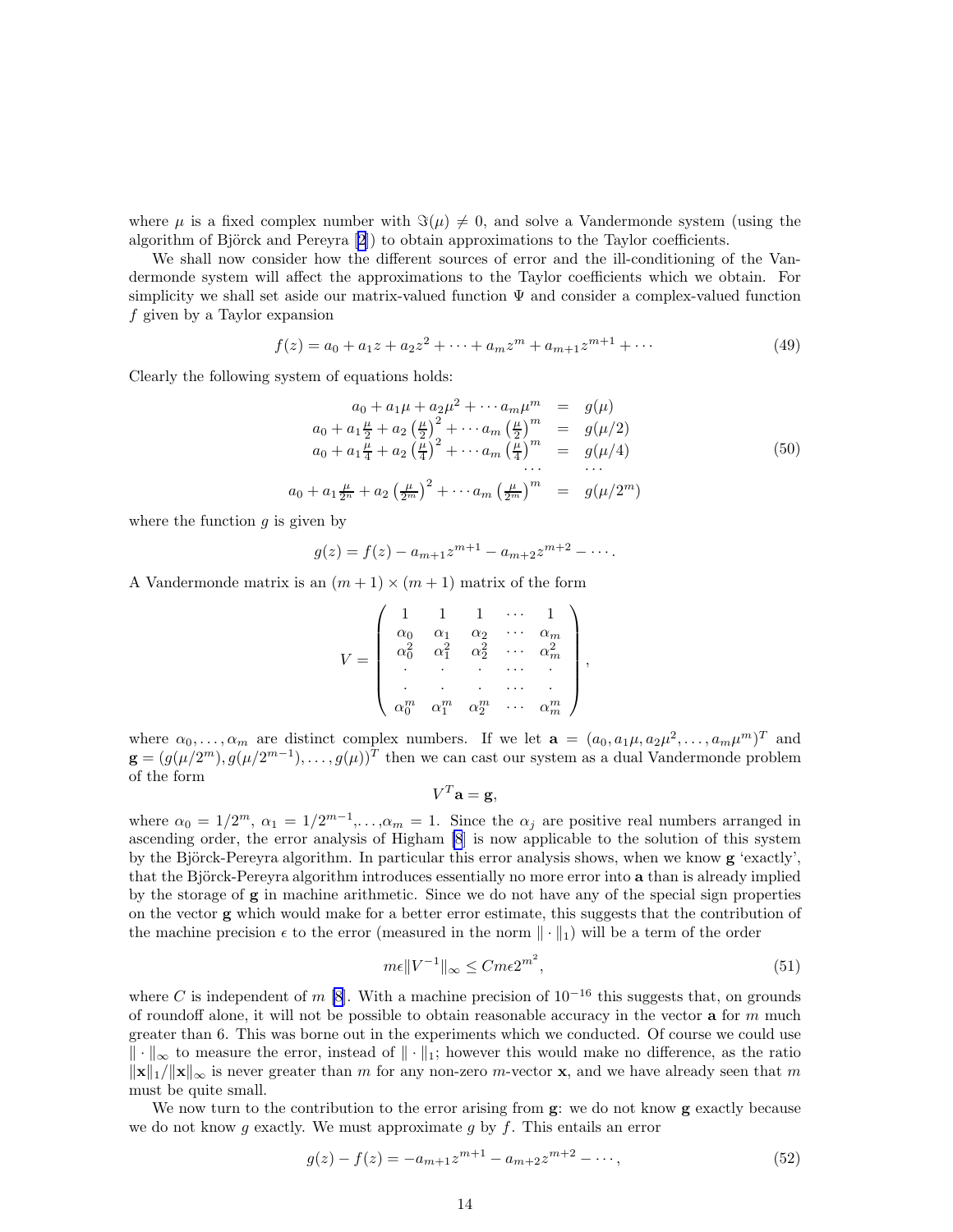<span id="page-14-0"></span>plus a further term arising from the numerical integration of the differential equation satisfied by  $f$ . process where the accuracy not is much that the error alternation Neglecting the integration error for the moment, we observe that  $a_0, \ldots, a_n$  from [\(50](#page-13-0)), the coefficients  $a_0, \ldots, a_m$  are the interpolation coefficients for the function g at the points  $\mu$ ,  $\mu/2, \ldots, \mu 2^{-m}$ . As interpolation is a linear process,

Interpolant of 
$$
g
$$
 = Interpolant of  $f$  + Interpolant of  $(g - f)$   
= Interpolant of  $f - \sum_{p=1}^{\infty} a_{m+p} {\text{Interpolant of } z^{m+p}}$ , (53)

the second equality coming from([52\)](#page-13-0). Now let

$$
\sum_{\nu=0}^m c_{\nu}^{(p)}\left(\frac{z}{\mu}\right)^{\nu}
$$

denote the mth degree polynomial interpolant to the function  $z \mapsto z^{m+p}$  at the points 1, 2<sup>-1</sup>, ...,  $2^{-m}$ . By (53) the change in the computed value of  $a_{\nu}\mu^{\nu}$  caused by approximating g by f is given by

$$
\sum_{p=1}^{\infty} a_{m+p} c_{\nu}^{(p)}.
$$

The coefficients  $c_{\nu}^{(p)}$  can be computed explicitly using the Björck-Pereyra algorithm. The solution is given by

$$
c_{\nu}^{(p)} = \sum_{j=0}^{m-\nu} (-1)^{m-\nu-j} \beta_{m-\nu-j} (1, 2^{-1}, \dots, 2^{-m+1}) \mu^{m+p} \left(\frac{1}{2^j}\right)^{m+p-j} \frac{\prod_{r=0}^{j-1} (1-2^{m+p-r})}{\prod_{r=1}^j (1-2^r)},\tag{54}
$$

where  $\beta_k(y_0, \ldots, y_{m-1})$  denotes the sum of all products of k distinct elements of the set  $\{y_0, \ldots, y_{m-1}\}$ . We use this formula to get a bound on  $c_{\nu}^{(p)}$ . First, we consider  $\beta_k(1, 2^{-1}, \ldots, 2^{-m+1})$ . This is a sum of  $\binom{m}{k}$ k terms, of which the greatest is  $1.2^{-1} \dots 2^{-k+1} = 2^{-k(k-1)/2}$  Thus

$$
\beta_{m-\nu-j}(1,2^{-1},\ldots,2^{-m+1}) \leq {m \choose m-\nu-j} 2^{-(m-\nu-j)(m-\nu-j-1)/2}.
$$
 (55)

Next we tackle the term

$$
\left| \prod_{r=0}^{j-1} (1 - 2^{m+p-r}) \right| = \prod_{r=0}^{j-1} 2^{m+p-r} (1 - 2^{-m-p+r})
$$
  

$$
\leq \prod_{r=0}^{j-1} 2^{m+p-r}
$$
  

$$
= 2^{(m+p-(j-1)/2)j}
$$
(56)

Similarly,

$$
\left| \prod_{r=1}^{j} (1 - 2^r) \right| = \prod_{r=1}^{j} 2^r (1 - 2^{-r})
$$
  
=  $2^{j(j+1)/2} \prod_{r=1}^{j} (1 - 2^{-r})$   
 $\geq 2^{j(j+1)/2} \prod_{r=1}^{j} \exp(-2.2^{-r})$   
 $\geq 2^{j(j+1)/2} \exp(-2)$ . (57)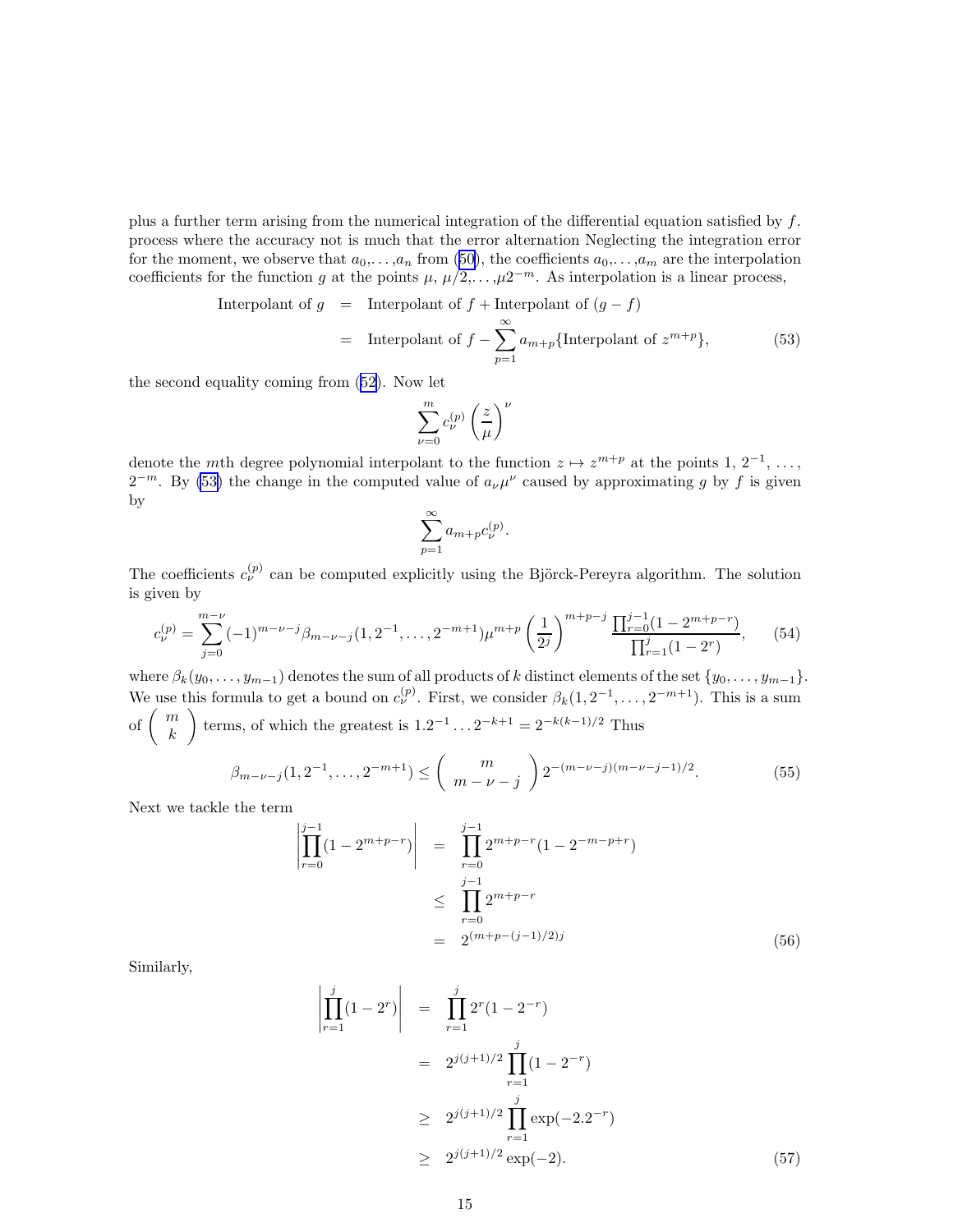Substituting([55\)](#page-14-0),([56\)](#page-14-0) and([57](#page-14-0)) back into [\(54](#page-14-0)) we obtain the estimate

$$
|c_{\nu}^{(p)}| \le \sum_{j=0}^{m-\nu} \binom{m}{m-\nu-j} 2^{-(m-\nu-j)(m-\nu-j-1)/2} |\mu|^{m+p} \left(\frac{1}{2^j}\right)^{m+p-j} \exp(2) \frac{2^{(m+p-(j-1)/2)j}}{2^{j(j+1)/2}} \tag{58}
$$

which simplifies to give

$$
|c_{\nu}^{(p)}| \le \sum_{j=0}^{m-\nu} \binom{m}{m-\nu-j} |\mu|^{m+p} \exp(2) 2^{-(m-\nu)^2/2 + (m-\nu)(2j+1)/2 - j(j+1)/2}.
$$
 (59)

By the change of dummy summation variable  $j = m - \nu - k$ , this gives

$$
|c_{\nu}^{(p)}| \le \sum_{k=0}^{m-\nu} \binom{m}{k} |\mu|^{m+p} \exp(2) 2^{-k(k-1)/2}.
$$
 (60)

For our purposes, it suffices to make a very blunt estimate at this stage: throw away the powers of 2, and extend the summation up to  $k = m$ . Since

$$
\sum_{k=0}^{m} \binom{m}{k} = 2^m,
$$

we get the bound

$$
|c_{\nu}^{(p)}| \leq |\mu|^p |2\mu|^m \exp(2) \leq \exp(2)|2\mu|^{m+p}.
$$

Thus, neglecting the integration error, the change in the computed value of  $a_{\nu}\mu^{\nu}$  caused by replacing  $g$  by  $f$  will be bounded by

$$
\exp(2)\sum_{p=1}^{\infty} |a_{m+p}| |2\mu|^{m+p}.\tag{61}
$$

Provided  $2\mu$  is strictly within the radius of convergence of the power series, this will tend to zero as m tends to infinity; moreover, if  $a_{m+1} \neq 0$ , the leading order term for small  $\mu$  will be

$$
|a_{m+1}| \exp(2) |2\mu|^{m+1}.
$$

In order to assess the likely order of magnitude for a suitable value of  $\mu$  it seems reasonable to ask that this error term be of the same order of magnitude as the error arising from roundoff. The constantC in ([51\)](#page-13-0) is independent of m so we can neglect it; the coefficient  $a_{m+1}$  we obviously do not know, but if we assume that it is  $O(1)$  then we obtain

$$
m \cdot 2^{m^2} \epsilon \approx |2\mu|^{m+1}.
$$

We have already seen that with  $\epsilon = 10^{-16}$ , the choice of  $m = 6$  is likely to be the biggest possible. In some sense, this modest value of m justifies the assumption that  $a_{m+1}$  is an  $O(1)$  quantity. It also gives  $m.2^{m^2} \epsilon \approx 4 \times 10^{-5}$ , which suggests  $\mu \approx 0.1$ . With  $m = 5$ , on the other hand, we have  $m.2^{m^2} \epsilon \approx 1.7 \times 10^{-8}$ , which suggests  $\mu \approx 0.025$ .

Based on these observations we devised the following algorithm for computing the first  $k + 1$ Taylor coefficients of the matrix  $\Psi$ , where  $k < 5$ .

- 1. Make the tolerance TOL for the computation of  $\Psi$  as small as possible within the constraints of reasonable run-times. This depends on the machine at one's disposal.
- 2. Start with  $|\mu| \approx 0.025$  (say) and  $n = k + 1$ .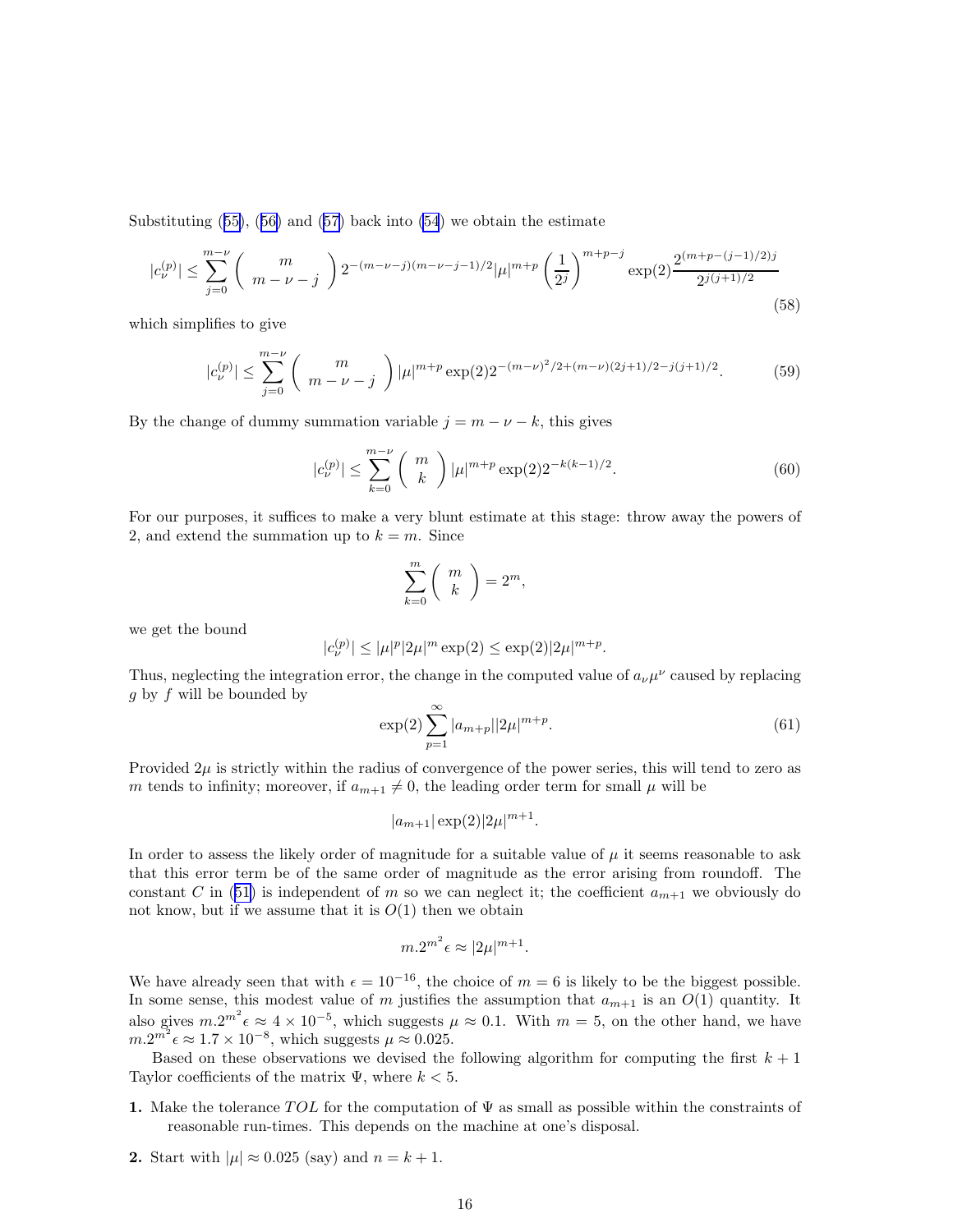- <span id="page-16-0"></span>**3.** Compute approximations to  $a_0, \ldots, a_m$ ; from these extract approximations to  $a_0, \ldots, a_k$ , the coefficients of interest.
- 4. If  $m < 7$ , increase the value of m and compute new coefficient approximations.
- 5. While the approximations seem to be improving and  $m < 7$ , keep increasing m and computing new approximations.
- 6. When the sequence of coefficient approximations appears to start to diverge stop increasing  $m$ . Discard the latest (starting-to-diverge) approximations.
- 7. Now regard m as fixed and start to double  $\mu$ . Follow the same process as above, doubling  $\mu$  while this seems to improve the values of  $a_0, \ldots, a_k$ . Stop either when the user's target accuracy is achieved, or when the approximations seem to start to diverge, or when a doubling of  $\mu$ would give  $|\mu| > 0.5$ . Return a warning flag  $(IFAIL = 2)$  if the target accuracy has not been reached.

The error due to integration is never explicitly controlled in this process, though step 6 should ensure that  $m$  is never taken large enough to magnify the integration error to an unacceptable level.

Typically, for computing the Taylor coefficients of our matrix  $\Psi$ , we might start with  $\mu = 0.025i$ , and compute  $\Psi$  using an initial value solver with  $TOL = 10^{-11}$ . If  $\Psi$  has a Taylor expansion

$$
\Psi(\lambda) = \Psi_0 + \lambda \Psi_1 + \lambda^2 \Psi_2 + \lambda^3 \Psi_3 + \lambda^4 \Psi_4 + \cdots,
$$

we usually find that only the coefficients  $\Psi_0, \ldots, \Psi_3$  can be computed with an accuracy of  $10^{-4}$  or better; the accuracy of  $\Psi_3$  might be  $10^{-4}$ , of  $\Psi_2$  about  $10^{-6}$ , of  $\Psi_1$  about  $10^{-8}$ , while  $\Psi_0$  might have an accuracy of  $10^{-10}$ , achieved with  $m = 6$  or  $m = 7$  and with a value of  $\mu$  of about 0.2*i*. The precise details depend on the problem in question. The deterioration in the accuracy of the coefficients as one proceeds up the series need not be a problem if one intends to use them simply to compute values of  $\Psi(\lambda)$  by a truncated Taylor expansion for small values of  $|\lambda|$ .

#### 3.4 Recovering the residue of M from  $\Psi$

We suppose that the first few terms of the Taylor expansion of  $M$  have been determined:

$$
\Psi(\lambda) = \Psi_0 + \lambda \Psi_1 + \lambda^2 \Psi_2 + \lambda^3 \Psi_3 + \cdots
$$
\n(62)

We want to determine the first few coefficients in the Laurent expansion of  $M$ :

$$
M(\lambda) = \frac{1}{\lambda}M_{-1} + M_0 + \lambda M_1 + \lambda^2 M_2 + \cdots
$$
\n(63)

As we shall see, from the first n terms in the Taylor expansion of  $\Psi$  we can determine at most the first  $n-1$  terms in the Laurent expansion of M. Thus, although we have eliminated the problems associated with trying to compute M near the pole, we have paid a price in terms of having to compute more Taylor coefficients than we get repaid in Laurent coefficients.

Equation([43\)](#page-9-0) may be rearranged to yield

$$
M^{-1} = \Psi^{-1} - \alpha I
$$
  
= 
$$
\frac{\Psi^A}{\det(\Psi)} - \alpha I
$$
  
= 
$$
\frac{\Psi^A - \alpha \det(\Psi)I}{\det(\Psi)}.
$$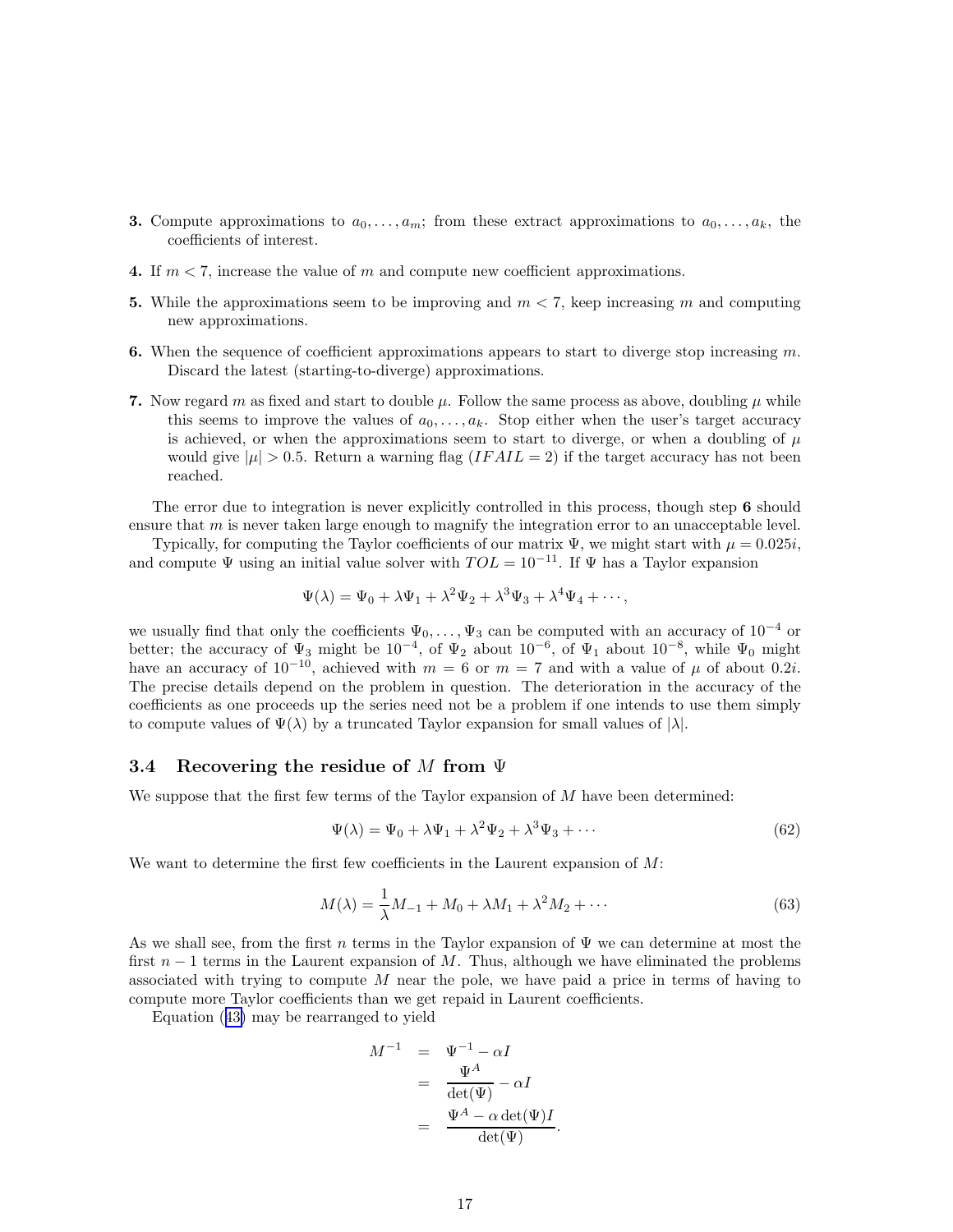<span id="page-17-0"></span>Inverting both sides,

$$
M = \det(\Psi)(\Psi^{A} - \alpha \det(\Psi)I)^{-1}
$$
  
= 
$$
\det(\Psi) \frac{\Psi - \alpha \det(\Psi)I}{\det(\Psi - \alpha \det(\Psi)I)}
$$

Now we expand the determinant in the denominator to get

$$
\det(\Psi - \alpha \det(\Psi)I) = \det(\Psi) \left\{ 1 - \alpha \text{trace}(\Psi) + \alpha^2 \det(\Psi) \right\}.
$$

Thus we obtain the formula

$$
M = \frac{\Psi - \alpha \det(\Psi)I}{1 - \alpha \text{trace}(\Psi) + \alpha^2 \det(\Psi)}.
$$
\n(64)

We shall obtain the Laurent series for M by Taylor expansion of the numerator and denominator in (64). From([62\)](#page-16-0) we obtain the expansions

$$
trace(\Psi) = trace(\Psi_0) + \lambda trace(\Psi_1) + \lambda^2 trace(\Psi_2) + \lambda^3 trace(\Psi_3) + \cdots,
$$
\n(65)

$$
det(\Psi) = det \Psi_0 + \lambda trace(\Psi_0^A \Psi_1)
$$
  
+  $\lambda^2 (det(\Psi_1) + trace(\Psi_0^A \Psi_2))$   
+  $\lambda^3 (trace(\Psi_1^A \Psi_2) + trace(\Psi_0^A \Psi_3))$   
+  $\lambda^4 (trace(\Psi_0^A \Psi_4) + trace(\Psi_1^A \Psi_3) + det(\Psi_2))$   
+  $\cdots$ 

We know that the denominator in (64) must have a zero at  $\lambda = 0$  because M has a pole at  $\lambda = 0$ by hypothesis: thus

$$
1 - \alpha \text{trace}(\Psi) + \alpha^2 \det(\Psi) = \lambda(\alpha^2 \text{trace}(\Psi_0^A \Psi_1) - \alpha \text{trace}(\Psi_1)) + \lambda^2(\alpha^2 \det(\Psi_1) + \alpha^2 \text{trace}(\Psi_0^A \Psi_2) - \alpha \text{trace}(\Psi_2)) + \lambda^3(\alpha^2 \text{trace}(\Psi_0^A \Psi_3) + \alpha^2 \text{trace}(\Psi_1^A \Psi_2) - \alpha \text{trace}(\Psi_3)) + \lambda^4(\alpha^2 \text{trace}(\Psi_0^A \Psi_4) + \alpha^2 \text{trace}(\Psi_1^A \Psi_3) + \alpha^2 \det(\Psi_2) - \alpha \text{trace}(\Psi_4)) + \cdots
$$
(66)

For brevity we shall write this expression in the form

$$
1 - \alpha \text{trace}(\Psi) + \alpha^2 \det(\Psi) = \lambda a_1 + \lambda^2 a_2 + \lambda^3 a_3 + \lambda^4 a_4 + \cdots,
$$
\n(67)

where the coefficients  $a_1, a_2, a_3$  and  $a_4$  are evident by comparing (66) and (67). We shall also write

$$
\Psi - \alpha \det(\Psi)I = A_0 + \lambda A_1 + \lambda^2 A_2 + \lambda^3 A_3 + \lambda^4 A_4 + \cdots,
$$
\n(68)

where

$$
A_0 = \Psi_0 - \alpha \det(\Psi_0)I,
$$
  
\n
$$
A_1 = \Psi_1 - \alpha \text{trace}(\Psi_0^A \Psi_1)I,
$$
  
\n
$$
A_2 = \Psi_2 - \alpha \left( \det(\Psi_1) + \text{trace}(\Psi_0^A \Psi_2) \right)I,
$$
  
\n
$$
A_3 = \Psi_3 - \alpha \left( \text{trace}(\Psi_0^A \Psi_3) + \text{trace}(\Psi_1^A \Psi_2) \right)I,
$$
  
\n
$$
A_4 = \Psi_4 - \alpha \left( \text{trace}(\Psi_0^A \Psi_4) + \text{trace}(\Psi_1^A \Psi_3) + \det(\Psi_2) \right)I.
$$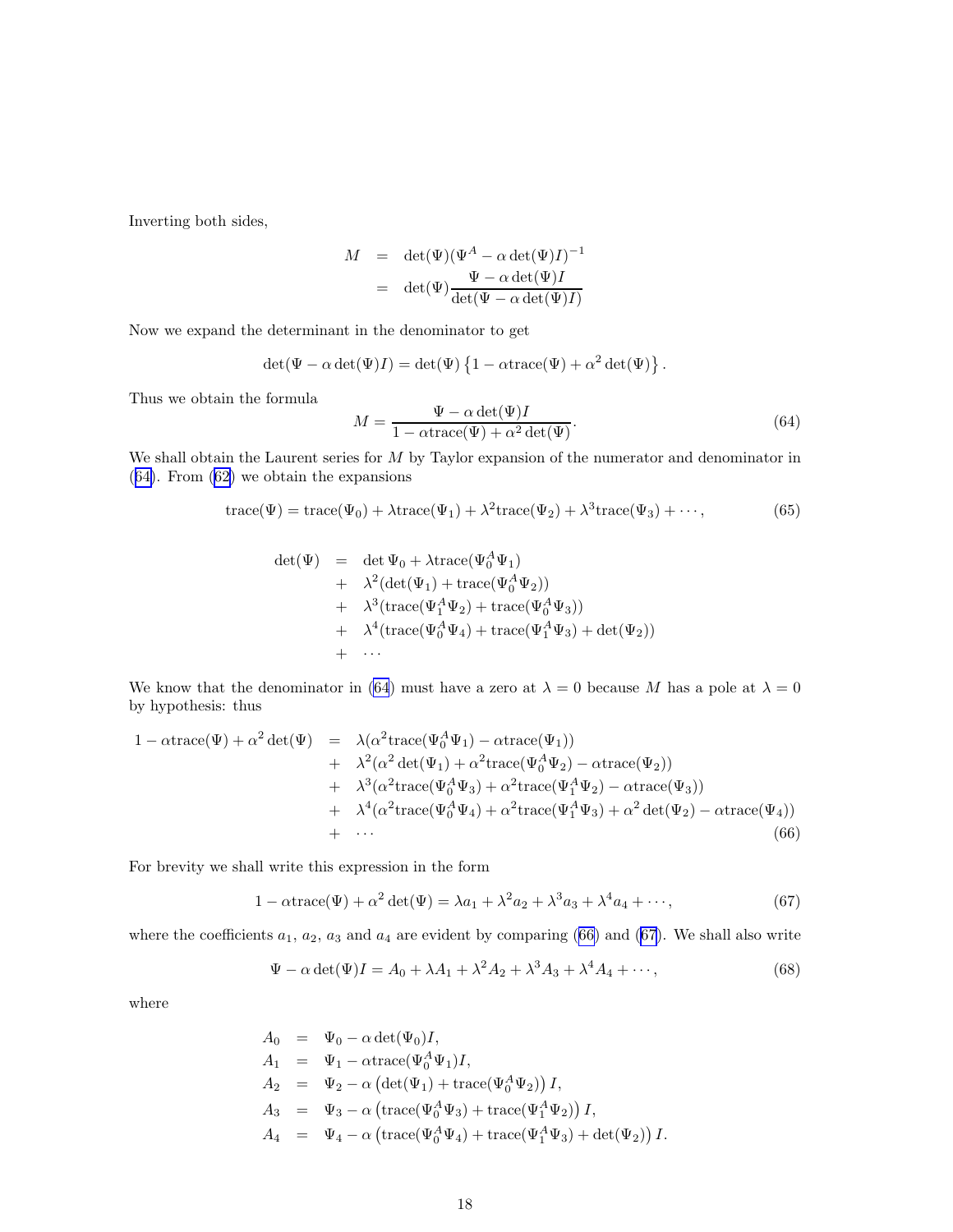<span id="page-18-0"></span>If $a_1 \neq 0$ , then we may combine ([64\)](#page-17-0), [\(67\)](#page-17-0) and ([68\)](#page-17-0) to gives us the Laurent expansion

$$
M(\lambda) = \lambda^{-1} \frac{A_0}{a_1} + \left(\frac{A_1}{a_1} - \frac{a_2}{a_1^2} A_0\right)
$$
  
+  $\lambda \left(\frac{A_2}{a_1} - \frac{a_2}{a_1^2} A_1 + \left(\frac{a_2^2}{a_1^3} - \frac{a_3}{a_1^2}\right) A_0\right)$   
+  $\lambda^2 \left(\frac{A_3}{a_1} - \frac{a_2}{a_1^2} A_2 + \left(\frac{a_2^2}{a_1^3} - \frac{a_3}{a_1^2}\right) A_1 + \left(\frac{(2a_1a_3 - a_2^2)a_2}{a_1^4} - \frac{a_4}{a_1^2}\right) A_0\right)$  (69)  
+ ...

Since M has at worst a simple pole, when  $a_1 = 0$  then  $A_0 = 0$ . In this case the Laurent expansion of M becomes

$$
M(\lambda) = \lambda^{-1} \frac{A_1}{a_2} + \left(\frac{A_2}{a_2} - \frac{a_3}{a_2^2} A_1\right) + \lambda \left(\frac{A_3}{a_2} - \frac{a_3}{a_2^2} A_2 + \left(\frac{a_3^2}{a_2^3} - \frac{a_4}{a_2^2}\right) A_1\right) + \cdots
$$
\n(70)

This happens when  $\Psi(0) = \frac{1}{\alpha}I$ , which happens when the residue matrix Res(M, 0) has full rank, giving  $M^{-1}$  a zero at  $\lambda = 0$ . The code checks that the value of  $a_1$ , and uses (69) if  $|a_1| > TOL$ , (70) if  $|a_1| < TOL$ , where TOL is the tolerance used by  $D02QGF$  in the computation of  $\Psi$ . The case  $a_1 = a_2 = 0$  cannot arise with  $2 \times 2$  matrices: for  $a_2 = 0$  necessarily implies  $A_1 = 0$ . Since  $\Psi(0) = \frac{1}{\alpha}I$ , we see that det  $\Psi(0) \neq 0$ ; this implies that  $M^{-1} = (\Psi^A - \det(\Psi)I)/\det(\Psi)$  has a double zero at  $\lambda = 0$ , implying that M has a double pole (or worse). This is not possible, as both M and  $M^{-1}$  have, at worst, simple poles.

## 4 Numerical Experiments

Our primary objective in these experiments was to compute the residues of Titchmarsh-Weyl matrices for a number of fourth order Sturm-Liouville equations and to use these, together with the Bennewitz Conjecture, to decide whether HELP inequalities hold for these equations.

Before listing our example problems, we mention the following useful result. To avoid complicated conditions on quasiderivatives we state the result for smooth coefficients in the differential operator.

**Lemma 4.1** Suppose that  $\mathcal{L}$  is a fourth order differential operator on the domain of functions f in  $L^2[0,\infty)$  which are four times continuously differentiable and are such that  $\mathcal{L}f \in L^2[0,\infty)$ . Suppose that  $\mathcal L$  has the form  $\mathcal L = \ell^2$  where  $\ell$  is a second order operator

$$
\ell(y)(x) = -y''(x) + q(x)y(x)
$$

and q is twice continuously differentiable with  $q(0) = 0$ ,  $q'(0) = 0$ . Suppose also that  $\mathcal L$  is strong limit-point at infinity. Then any eigenfunction  $y$  of  $\mathcal L$  subject to Neumann boundary conditions  $y'''(0) = 0 = y''(0)$  which is not in the null-space of  $\ell$  generates an eigenfunction  $z = \ell y$  of  $\mathcal L$  subject to Dirichlet conditions  $z(0) = 0 = z'(0)$ .

**Proof** Suppose y is as described, so that  $\mathcal{L}y = \lambda y$  for some real  $\lambda$ , and let  $z = \ell y$ . Because y is not in the null-space of  $\ell$ , z is non-trivial. Also  $z(0) = -y''(0) + q(0)y(0) = 0$  because  $y''(0) = 0$ and  $q(0) = 0$ , and  $z'(0) = -y'''(0) + q(0)y'(0) + q'(0)y(0) = 0$  since  $y'''(0) = 0$  and  $q(0) = q'(0)$ = 0. Thus z satisfies the Dirichlet boundary conditions. Clearly  $\mathcal{L}z = \ell^2 \ell y = \ell \mathcal{L}y = \ell \lambda y = \lambda \ell y$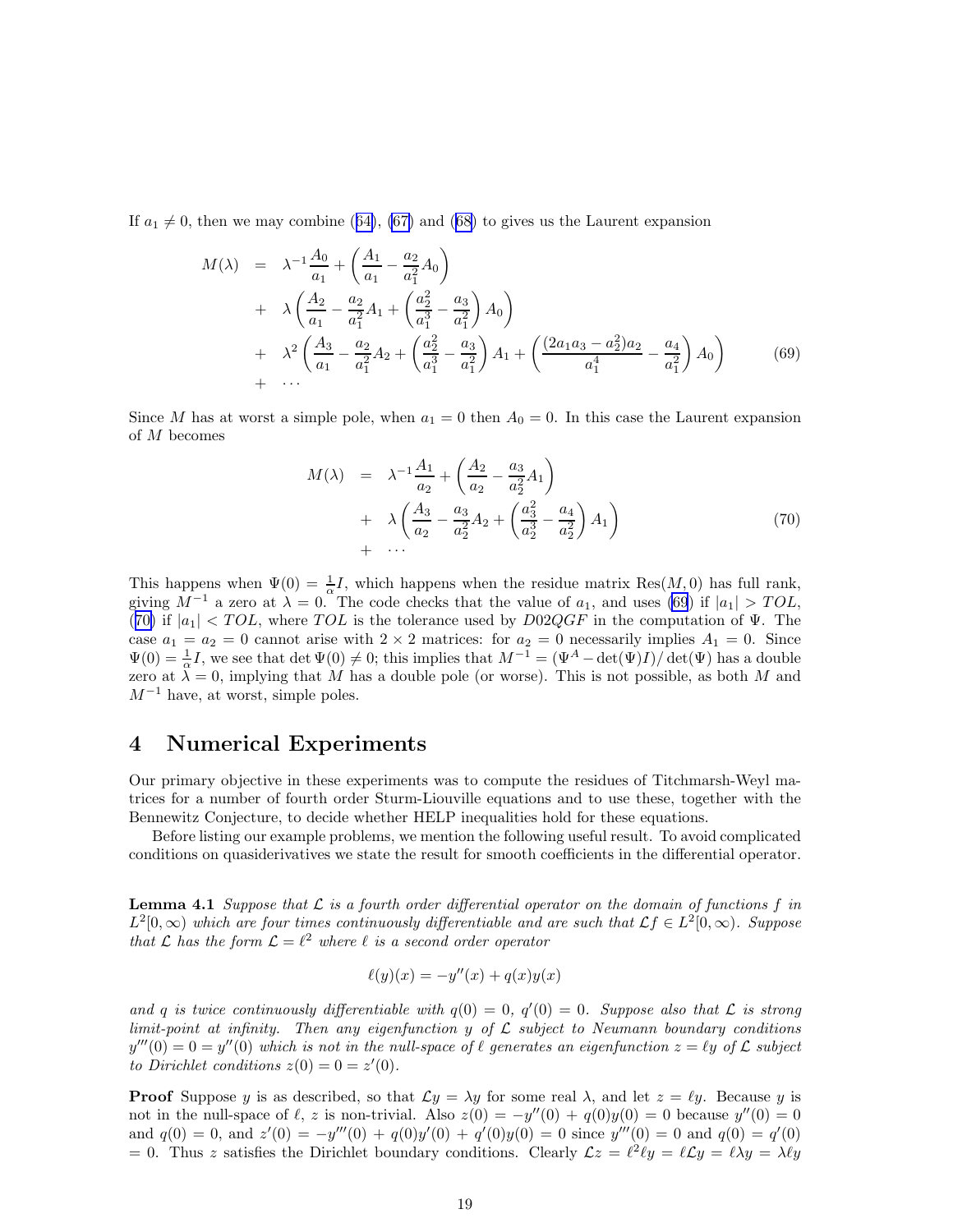$= \lambda z$ , so z satisfies the differential equation  $\mathcal{L}z = \lambda z$ : as the coefficient q is twice continuously differentiable, this makes it easy to see that  $z$  is four times continuously differentiable. Finally,  $z$  is square integrable. This follows because

$$
\langle z, z \rangle = \langle \ell y, \ell y \rangle = \langle \ell^2 y, y \rangle = \lambda \langle y, y \rangle,
$$

the penultimate equality using the fact that  $\ell^2 = \mathcal{L}$  is strong limit-point at infinity together with the fact that  $\ell y(0) = (\ell y)'$  $(0) = 0.$ 

Equation 1 The differential equation

$$
y^{(iv)} - (s(x)y')' + q(x)y = \lambda y
$$

on the interval  $[0, \infty)$ , with coefficients

$$
s(x) = \frac{8x^2(x^4 - 3x^2 - 5)}{(x^2 + 1)^2},
$$
  

$$
q(x) = \frac{4[4x^{12} - 24x^{10} - 7x^8 + 96x^6 + 46x^4 - 60x^2 - 15]}{(x^2 + 1)^4}.
$$

This equation is strong limit-point at infinity. Imposing a Dirichlet boundary condition  $y(0)$  =  $y'(0) = 0$  reveals that this problem was carefully crafted so that  $\lambda = 0$  would be an eigenvalue of multiplicity 2; the reader may check that

$$
y(x) = (x2 + x4)e-x2
$$
,  $y(x) = (x3 + x5)e-x2$ 

are the corresponding eigenfunctions. We arranged this because we suspected that it would result in a problem for which we would have

$$
rank(M_D) = 2, \quad rank(M_N) = 0,\tag{71}
$$

although in fact we do not know of any result which would guarantee this. The numerical results in Table [1](#page-20-0) suggest that  $(71)$  is indeed true (the determinant of  $M_D$  vanishes nowhere). If it is, then the hypotheses of the Bennewitz conjecture are satisfied and we have an equation for which a HELP inequality holds. We should mention that there seems to be a dearth of fourth order examples with multiple eigenvalues in the literature: indeed, we could not find any.

Notice that we carried out the computations for two different values of  $\alpha$ , to provide an additional check on our results; we also quote what the code thinks is the imaginary part of the residue matrix. This ought to be zero, so it provides an indication of the error. We also quote the error indicator returned by the code: this is reassuringly of the same order of magnitude as the imaginary part of the computed residue matrix.

Equation 2 The differential equation

$$
y^{(iv)} - 2(x^{2}y')' + (x^{4} - 2)y = \lambda y
$$

on the interval  $[0, \infty)$ . This equation is strong limit-point at infinity; its differential operator is the formal square of the second order operator  $\ell y = -y'' + x^2y$ . By Lemma [4.1](#page-18-0) we know that all but at most one of the Neumann eigenvalues will be Dirichlet eigenvalues: in fact if Dirichlet boundary conditions  $y(0) = 0 = y'(0)$  are imposed, then the eigenvalues are  $\lambda_k = 16(k+1)^2$ , while if Neumann boundary conditions  $y'''(0) = 0 = y''(0)$  are imposed, then the eigenvalues are  $\lambda_k = 16k^2$ . Thus at each of the points  $\lambda = 16(k+1)^2$ ,  $k = 0, 1, \ldots$ , both the Titchmarsh-Weyl matrices  $M_N$  and  $M_D$  will have poles. Given that  $M_N = -M_D^{-1}$  it is clear that this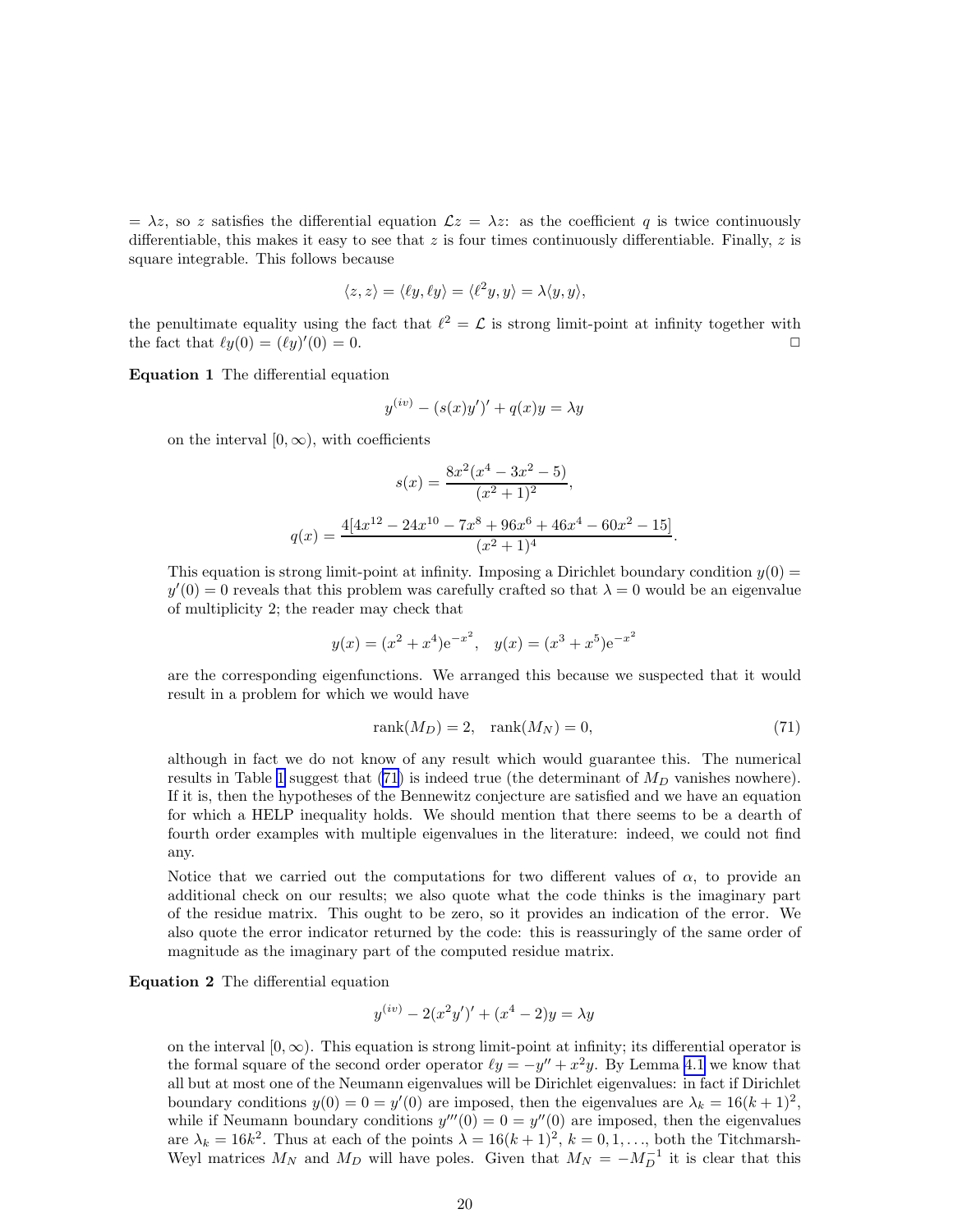<span id="page-20-0"></span>

| Using $\alpha = 1$ , truncating $[0, \infty)$ to $[0, 100]$ :                                                                                                                                                         |
|-----------------------------------------------------------------------------------------------------------------------------------------------------------------------------------------------------------------------|
| Res $(M_D, \lambda = 0) = \begin{pmatrix} -384.83 & -167.96 \\ -167.96 & -79.29 \end{pmatrix} + i \begin{pmatrix} 4.2 \times 10^{-2} & -1.7 \times 10^{-2} \\ -1.7 \times 10^{-2} & 6.6 \times 10^{-3} \end{pmatrix}$ |
| Code error estimate (sup norm): $3.4 \times 10^{-2}$                                                                                                                                                                  |
| Determinant of residue matrix: $2303.17 + i0.0008$                                                                                                                                                                    |
| Value of $ a_1 : 6.3 \times 10^{-10}$ .                                                                                                                                                                               |
| Integration tolerance for $\Psi: 10^{-9}$                                                                                                                                                                             |
| Using $\alpha = 1 + i$ , truncating $[0, \infty)$ to $[0, 10]$ :                                                                                                                                                      |
| Res $(M_D, \lambda = 0) = \begin{pmatrix} -384.79 & -167.94 \\ -167.94 & -79.28 \end{pmatrix} + i \begin{pmatrix} 2.5 \times 10^{-3} & 1.0 \times 10^{-3} \\ 1.0 \times 10^{-2} & 4.1 \times 10^{-4} \end{pmatrix}$   |
| Code error estimate (sup norm): $2.1 \times 10^{-3}$                                                                                                                                                                  |
| Determinant of residue matrix: $2303.18 - i0.02$                                                                                                                                                                      |
| Value of $ a_1 $ : $-1.7 \times 10^{-12}$ .                                                                                                                                                                           |
| Integration tolerance for $\Psi: 10^{-9}$                                                                                                                                                                             |

Table 1: Results for Equation 1

| Using $\alpha = 1$ , truncating $[0, \infty)$ to $[0, 20]$ :                                                                                                                                                                                                                  |
|-------------------------------------------------------------------------------------------------------------------------------------------------------------------------------------------------------------------------------------------------------------------------------|
| Res $(M_D, \lambda = 16) = \begin{pmatrix} -82.62549 & -40.74366 \\ -40.74366 & -20.09121 \end{pmatrix} + i \begin{pmatrix} -7.3 \times 10^{-6} & -3.6 \times 10^{-6} \\ -3.6 \times 10^{-6} & -1.8 \times 10^{-6} \end{pmatrix}$                                             |
| Code error estimate (sup norm): $3.5 \times 10^{-6}$                                                                                                                                                                                                                          |
| Determinant of residue matrix: $-4.5 \times 10^{-13} - i2.3 \times 10^{-18}$                                                                                                                                                                                                  |
| Value of $ a_1 $ : $9.7 \times 10^{-3}$ .                                                                                                                                                                                                                                     |
| Integration tolerance for $\Psi: 10^{-9}$                                                                                                                                                                                                                                     |
| $\operatorname{Res}(M_N, \lambda = 16) = \left( \begin{array}{cc} -82.62548 & -40.74366 \\ -40.74366 & -20.09121 \end{array} \right) + i \left( \begin{array}{cc} -1.8 \times 10^{-5} & -8.7 \times 10^{-6} \\ -8.7 \times 10^{-6} & -4.3 \times 10^{-6} \end{array} \right)$ |
| Code error estimate (sup norm): $4.7 \times 10^{-6}$                                                                                                                                                                                                                          |
| Determinant of residue matrix: $2.3 \times 10^{-13} - i5.7 \times 10^{-18}$                                                                                                                                                                                                   |
| Value of $ a_1 $ : $-9.7 \times 10^{-3}$ .                                                                                                                                                                                                                                    |
| Integration tolerance for $\Psi$ : 10 <sup>-9</sup>                                                                                                                                                                                                                           |

Table 2: Results for Equation 2

means that at each of these poles, the residue of  $M_N$  and the residue of  $M_D$  will both be of rank 1. Together with the now-proved Bennewitz Conjecture this means that there are HELP inequalities [\(2](#page-0-0)) associated with this differential equation, provided the operator  $\mathcal M$  is defined by

$$
\mathcal{M}y = y^{(iv)} - 2(x^2y')' + (x^4 - 2)y - 16(k+1)^2y,
$$

where $k$  is some non-negative integer. This is a result which Diaz conjectured in his thesis  $[5]$  $[5]$  $[5]$ but was unable to prove.

Consulting the numerical results in Table 2 we see that our code obtains approximations to the residue matrices which are as near to rank 1 as one could expect: they are matrices whose elements are not small but whose determinants are  $O(10^{-13})$ .

Equation 3 The differential equation

$$
y^{(iv)} - 2(e^x y')' + (e^{2x} - e^x)y = \lambda y \tag{72}
$$

on the interval  $[0, \infty)$ . The differential operator here is the formal square of the second order operator  $\ell y = -y'' + \exp(x)y$ . With Dirichlet conditions  $y(0) = 0 = y'(0)$  the eigenvalues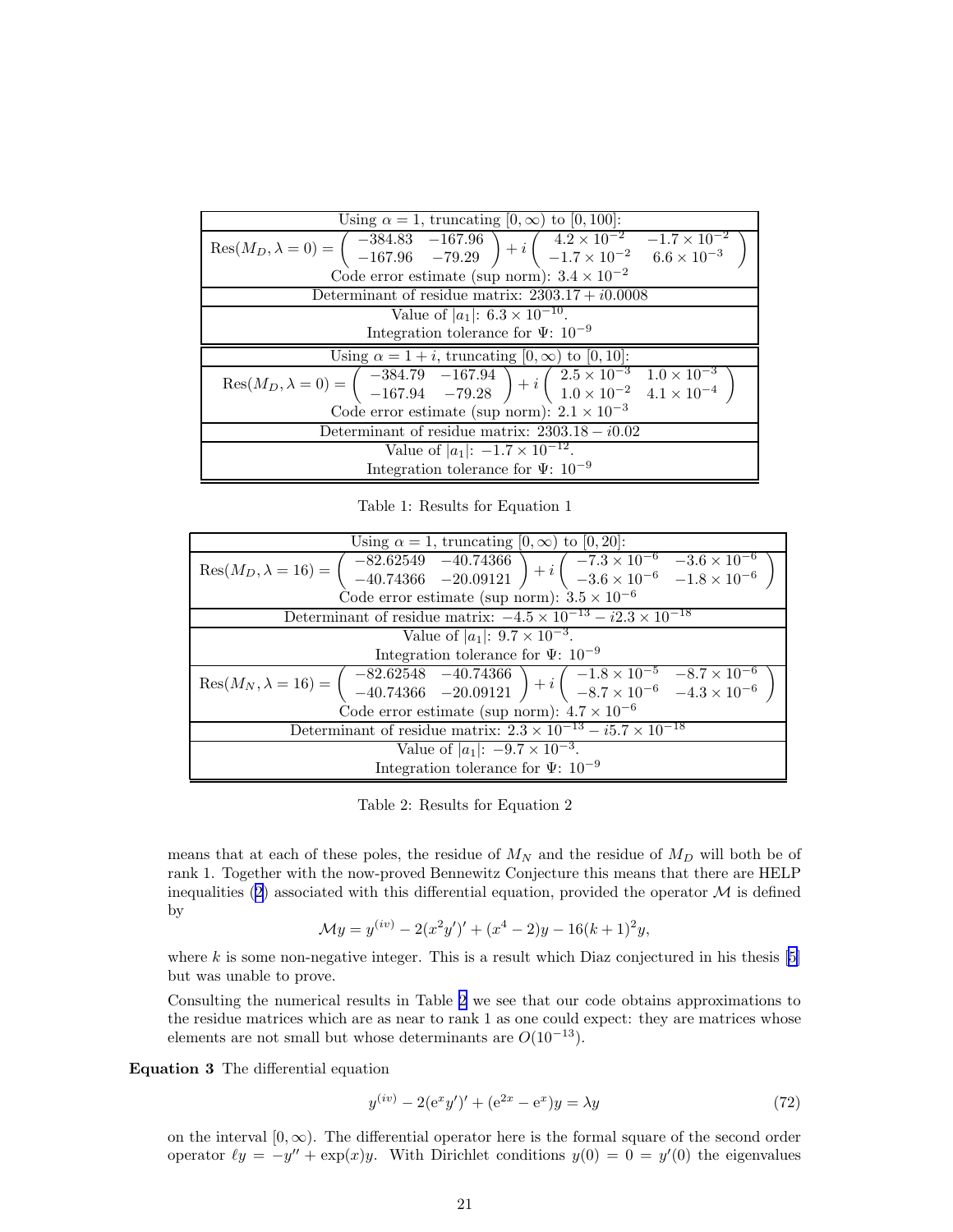<span id="page-21-0"></span>

| Using $\alpha = 1$ , truncating $[0, \infty)$ to $[0, 10]$ :                                                                                                                                                                                                                                    |
|-------------------------------------------------------------------------------------------------------------------------------------------------------------------------------------------------------------------------------------------------------------------------------------------------|
| $\text{Res}(M_D, \lambda = 35.560604) = \begin{pmatrix} -297.2883 & -110.8968 \\ -110.8968 & -41.3676 \end{pmatrix} + i \begin{pmatrix} -1.8 \times 10^{-6} & -6.9 \times 10^{-6} \\ -6.9 \times 10^{-6} & -2.6 \times 10^{-7} \end{pmatrix}$                                                   |
| Code error estimate (sup norm): $2.4 \times 10^{-4}$                                                                                                                                                                                                                                            |
| Determinant of residue matrix: $-7.2 \times 10^{-5} - i2.0 \times 10^{-8}$                                                                                                                                                                                                                      |
| Value of $ a_1 : 1.\overline{3 \times 10^{-2}}.$                                                                                                                                                                                                                                                |
| Integration tolerance for $\Psi$ : 10 <sup>-9</sup>                                                                                                                                                                                                                                             |
| Res $(M_N, \lambda = 35.560604) = \begin{pmatrix} -297.2883 & -110.8968 \\ -110.8968 & -41.3676 \end{pmatrix} + i \begin{pmatrix} -5.7 \times 10^{-5} & -2.1 \times 10^{-5} \\ -2.1 \times 10^{-5} & -7.9 \times 10^{-6} \end{pmatrix}$<br>Code error estimate (sup norm): $4.0 \times 10^{-4}$ |
| Determinant of residue matrix: $-7.3 \times 10^{-5} - i1.8 \times 10^{-8}$                                                                                                                                                                                                                      |
| Value of $ a_1  \cdot \overline{1.3 \times 10^{-2}}$ .                                                                                                                                                                                                                                          |
| Integration tolerance for $\Psi$ : 10 <sup>-9</sup>                                                                                                                                                                                                                                             |

Table 3: Results for Equation 3

are not known in closed form. However it is a relatively straightforward matter to compute approximations using the code SLEUTH[[7\]](#page-22-0). For example, computing at different tolerances and using different truncations of  $[0, \infty)$ , the following approximations seem to be correct to all decimal places quoted:

$$
\lambda_0 = 35.560604, \lambda_1 = 128.113477, \lambda_2 = 297.84692.
$$

For Neumann boundary conditions  $y'''(0) = 0 = y''(0)$  the corresponding approximate eigenvalues obtained were

 $\lambda_0 = 6.199245, \ \lambda_1 = 43.002631, \ \lambda_2 = 136.295990.$ 

¿From this numerical evidence there is no overlap between the first few eigenvalues of the Dirichlet and Neumann spectra. To investigate whether or not there are likely to be HELP inequalities associated with this equation, we must compute the residues of the Titchmarsh-Weyl matrices at these eigenvalues using our code. The results are shown in Table 3. These residue matrices appear (to within the error we expected at the given tolerance) to be of rank 1. This suggests that there is no HELP inequality associated with [\(72](#page-20-0)).

## 5 Acknowledgments

We would like to thank both referees for their exceptionally careful reading of our first draft, which led to substantial improvements.

## References

- [1] C. Bennewitz, B.M. Brown, W.D. Evans, D.K.R. McCormack and M. Marletta, Computing the Titchmarsh-Weyl M-matrix for fourth order Sturm-Liouville Problems. Proc. R. Soc. Lond. A452, 1765-1788 (1996).
- [2]  $\AA$ . Björck and V. Pereyra, Solution of Vandermonde Systems of Equations. Math. Comp. 24, 893-903 (1970).
- [3] J.S. Bradley and W.N. Everitt, On the inequality  $||f''||^2 \le ||f|| ||f^{(iv)}||$ . Quarterly J. Math. Oxford (2), 25, 241-252 (1974).